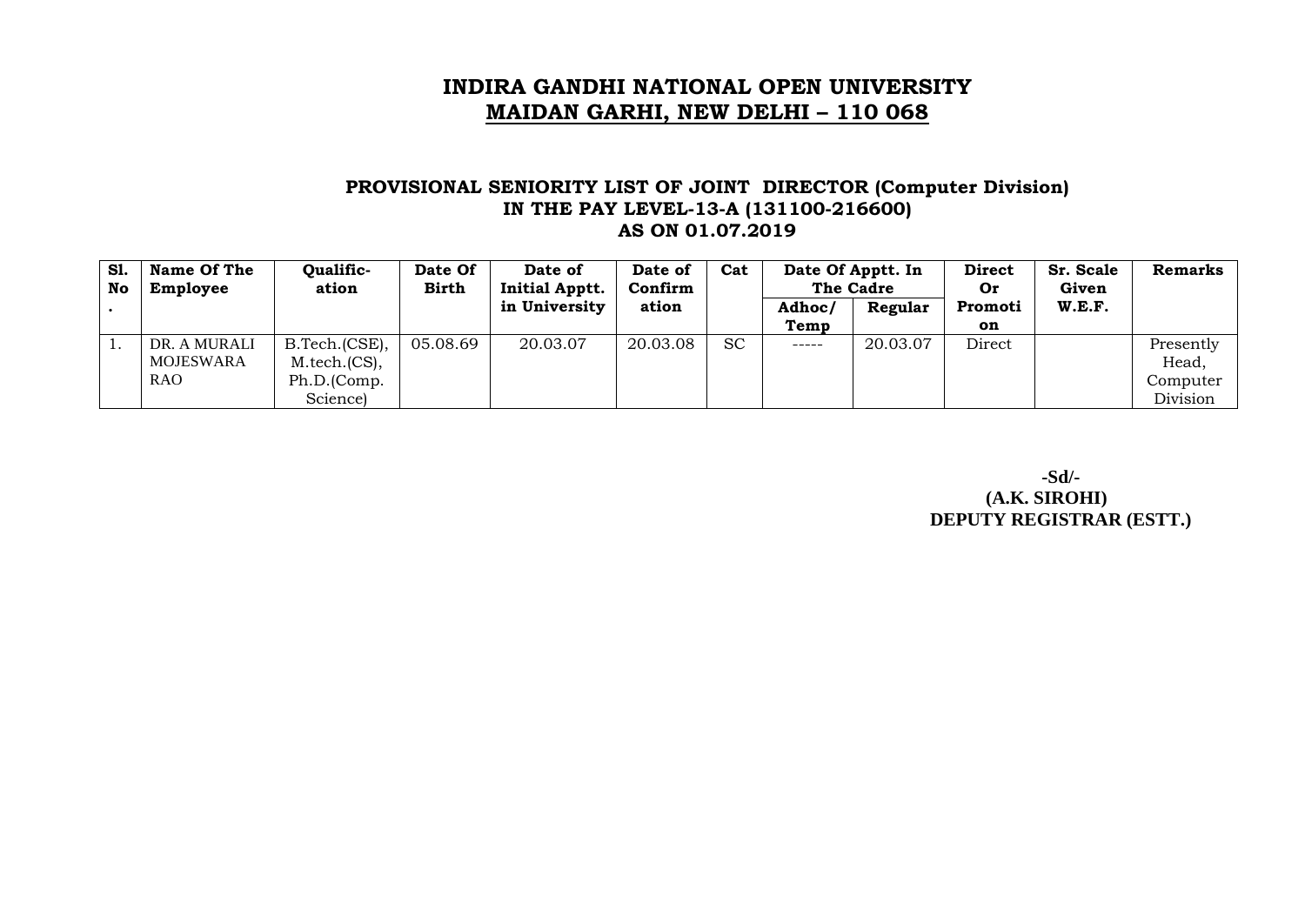### **PROVISIONAL SENIORITY LIST OF DEPUTY DIRECTOR (SOFTWARE) IN THE PAY LEVEL 12 (78800-209200)/PAY LEVEL-13 (123100-215900) AS ON 01.07.2019**

| <b>S1.</b><br>No. | Name Of The<br>Employee         | Qualific-<br>ation                              | Date Of<br><b>Birth</b> | Date of<br><b>Initial</b> | Date of<br>Conf- | Cat        |                | Date Of Apptt. In<br><b>The Cadre</b> | <b>Direct</b><br><b>Or</b> | Sr. Scale<br>Given W.E.F.                                        | <b>Remarks</b> |
|-------------------|---------------------------------|-------------------------------------------------|-------------------------|---------------------------|------------------|------------|----------------|---------------------------------------|----------------------------|------------------------------------------------------------------|----------------|
|                   |                                 |                                                 |                         | Apptt. In<br>University   | irmation         |            | Adhoc/<br>Temp | Regular                               | Promotion                  |                                                                  |                |
| 1.                | Sh. Ravi<br>Mendiratta          | M.Sc.,<br>Diploma in<br>Computer<br>Prog.       | 24.02.62                | 23.06.89                  |                  | <b>GEN</b> |                | 28.02.03                              | $\mathbf{P}$               | PB-IV<br>Rs.37400-<br>$67000 + GP-$<br>8700 w.e.f.<br>28.02.2008 |                |
| $\overline{2}$ .  | Ms Madhavi<br>Sharma            | M.Sc.<br>(Maths), MBA,<br>MCA                   | 04.03.66                | 02.07.87                  | 24.07.88         | <b>GEN</b> | 04.07.07       | 24.05.09                              | $\mathbf{P}$               | PB-IV<br>Rs.37400-<br>$67000 + GP-$<br>8700 w.e.f.<br>04.07.2012 |                |
| 3.                | Sh Vidya<br>Varidhi<br>Upadhyay | M.Sc.<br>(Statistics),<br>MCA, BLisc.,<br>PGDDE | 17.10.69                | 12.10.07                  | 12.10.2008       | <b>GEN</b> |                | 12.10.07                              | D                          | PB-IV<br>Rs.37400-<br>$67000 + GP-$<br>8700 w.e.f.<br>12.10.2012 |                |
| 4.                | Sh Sanjeev<br>Kapoor            | B.Com.,<br>PGDCA, MCA                           | 15.06.64                | 13.07.87                  | 24.07.88         | <b>GEN</b> |                | 11.01.13                              | $\mathbf{P}$               |                                                                  |                |
| 5.                | Sh Gulshan<br>Arora             | B.Com.,<br>PGDCA, MCA                           | 09.12.64                | 15.07.87                  | 27.07.88         | <b>GEN</b> |                | 11.01.13                              | $\mathbf{P}$               |                                                                  |                |
| 6.                | Sh Bhupesh<br>Khatri            | BA, LLM                                         | 17.12.63                | 24.07.87                  | 24.07.88         | <b>GEN</b> |                | 09.12.13                              | $\overline{P}$             |                                                                  |                |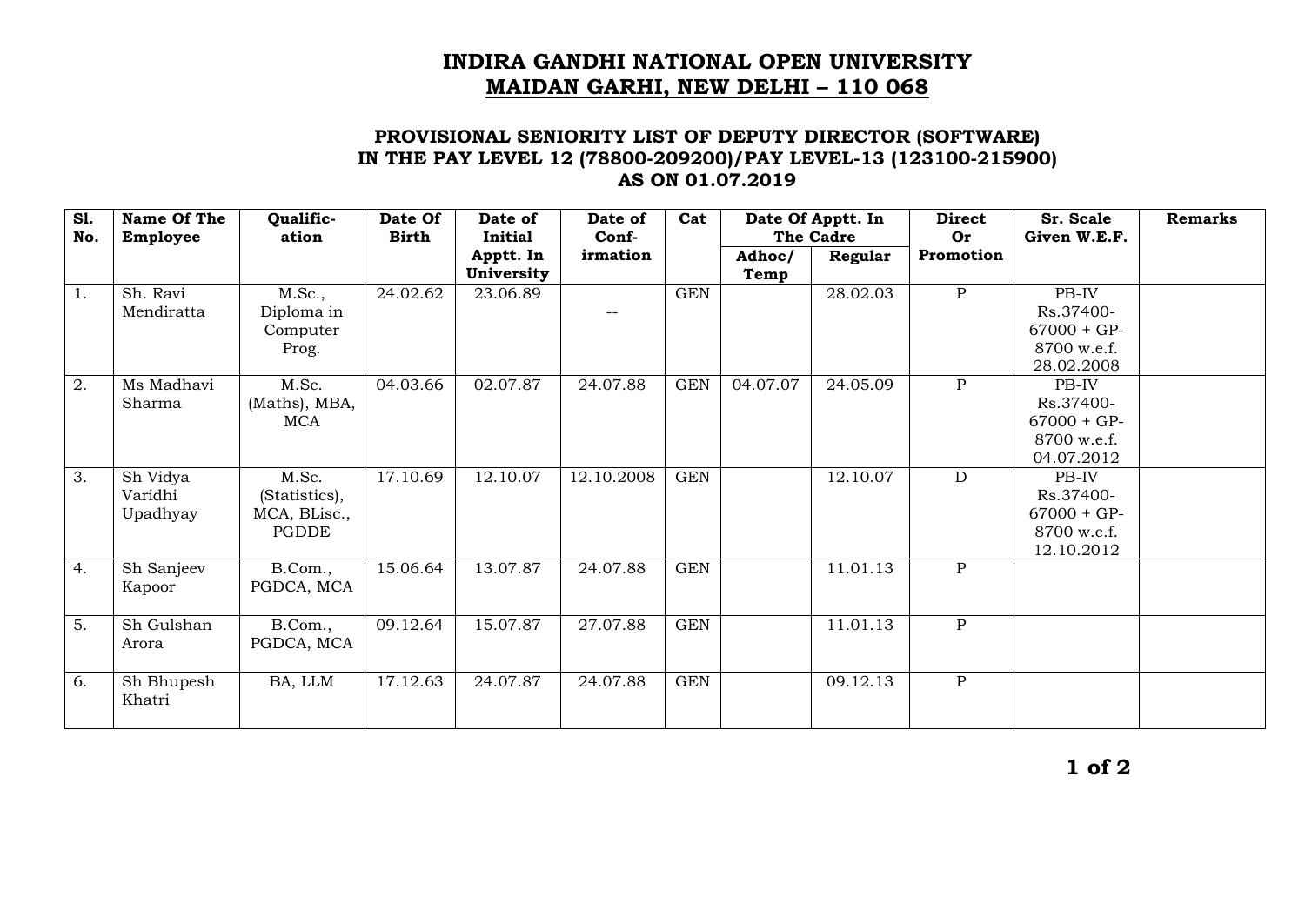### **PROVISIONAL SENIORITY LIST OF DEPUTY DIRECTOR (SOFTWARE) IN THE PAY LEVEL 12 (78800-209200)/PAY LEVEL-13 (123100-215900) AS ON 01.07.2019**

| <b>S1.</b><br>No. | Name Of The<br>Employee | Quali-<br>fication                                                  | Date Of<br>Birth | Date of<br><b>Initial Apptt.</b>             | Date of<br>Confir- | Cat        |                | Date Of Apptt. In The<br>Cadre |              | Sr. Scale<br>Given | <b>Remarks</b> |
|-------------------|-------------------------|---------------------------------------------------------------------|------------------|----------------------------------------------|--------------------|------------|----------------|--------------------------------|--------------|--------------------|----------------|
|                   |                         |                                                                     |                  | In University                                | mation             |            | Adhoc/<br>Temp | Regular                        | Promotion    | <b>W.E.F.</b>      |                |
| 7.                | Sh. Pankaj<br>Kumar     | M.Phil (CS),<br>MCA, M.Sc<br>(Phys.)                                | 16.02.75         | 31.10.14                                     | 30.10.15           | <b>GEN</b> | -----          | 31.10.14                       | D            | ----               |                |
| 8.                | Sh. Lalit Mohan<br>Pant | M.Tech.<br>(CS&T),<br>B.E (CS&T),<br>B.Sc                           | 22.08.71         | 01.09.14                                     | 30.10.15           | <b>GEN</b> | $---$          | 01.09.14                       | D            | ----               |                |
| 9.                | Ms Mamta<br>Khanna      | BA, Dip. In<br>System<br>Analysis &<br>Data<br>Processing,<br>COBOL | 30.08.67         | 04.07.88<br>(Adhoc)<br>06.01.92<br>(Regular) | 06.01.93           | <b>GEN</b> | $---$          | 25.01.16                       | $\mathbf{P}$ |                    |                |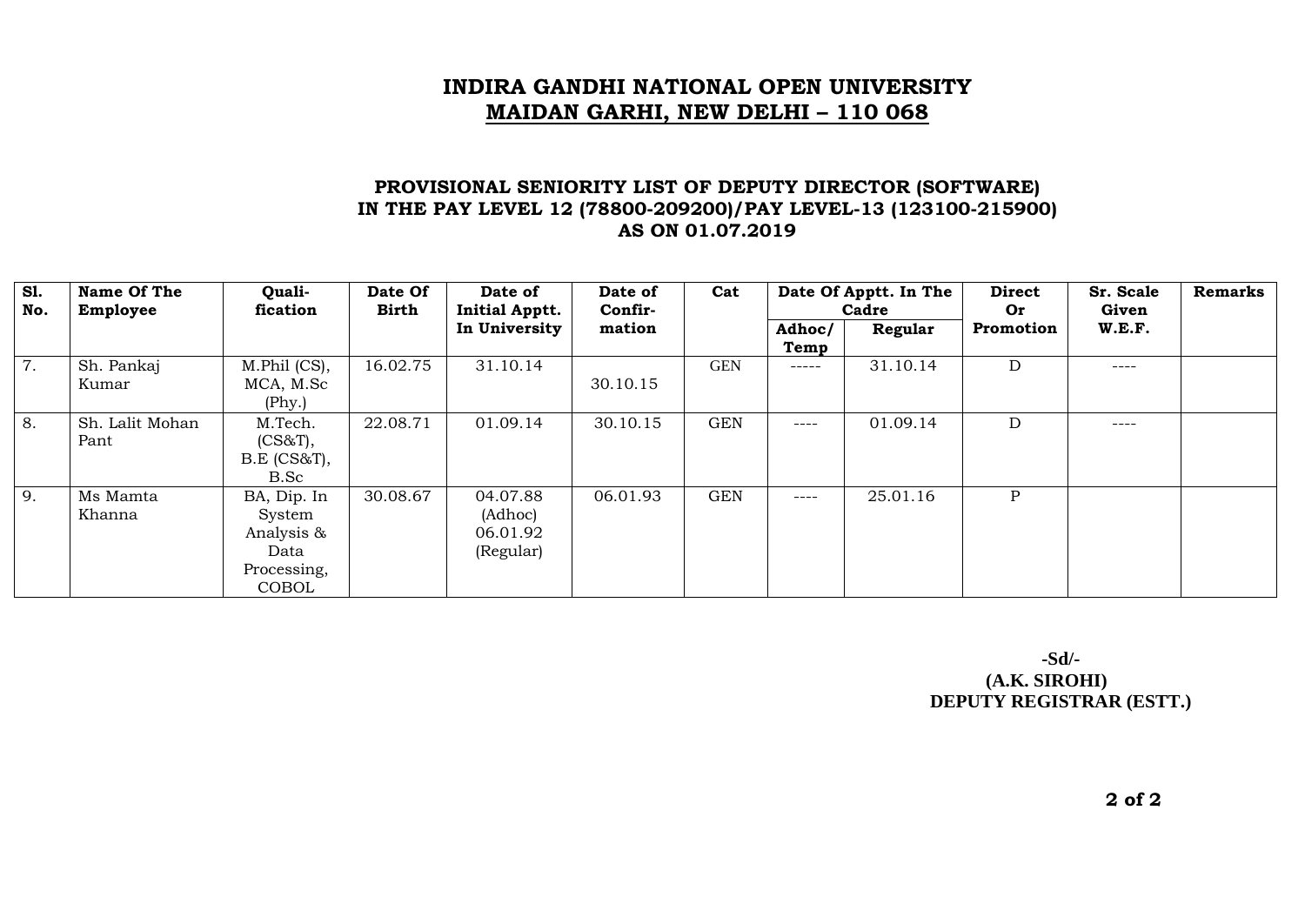#### **PROVISIONAL SENIORITY LIST OF ASSISTANT DIRECTOR (SOFTWARE) IN THE PAY LEVEL-10 (56100-177500)/PAY LEVEL-11 (67700-208700) AS ON 01.07.2019**

| <b>S1.</b><br>No. | Name Of The<br>Employee  | Qualific- ation                              | Date Of<br><b>Birth</b> | Date of<br><b>Initial</b> | Date of<br>Confirmati | Cat        |        | Date Of Apptt. In<br>The Cadre | <b>Direct</b><br>Or | Sr. Scale<br>Given | <b>Remarks</b> |
|-------------------|--------------------------|----------------------------------------------|-------------------------|---------------------------|-----------------------|------------|--------|--------------------------------|---------------------|--------------------|----------------|
|                   |                          |                                              |                         | Apptt. In<br>University   | on                    |            | Adhoc/ | Regular                        | Promotion           | W.E.F.             |                |
| 1.                | Sh S<br>Thiruvengadathan | MCA, PGDDE                                   | 31.05.61                | 14.07.87                  | 14.07.88              | <b>GEN</b> | Temp   | 21.01.08                       | $\mathbf{P}$        |                    |                |
| 2.                | Sh. D.K. Senapati        | <b>BA</b>                                    | 19.08.63                | 13.07.87                  | 15.07.88              | <b>GEN</b> |        | 11.01.13                       | $\, {\bf P}$        |                    |                |
| 3.                | Ms. Veena Chauhan        | BTS, DCO                                     | 18.08.65                | 02.07.87                  | 15.07.88              | <b>GEN</b> |        | 11.01.13                       | $\, {\bf P}$        |                    |                |
| 4.                | Ms. Anita Dhall          | $M.Sc$ (IT),<br>PGDCA, B.Com,<br>DCOM,       | 10.07.65                | 14.07.87                  | 15.07.88              | <b>GEN</b> |        | 11.01.13                       | $\, {\bf P}$        |                    |                |
| $\overline{5}$ .  | Sh. J.L. Kapoor          | MA, DCO                                      | 07.06.66                | 15.07.87                  | 15.07.88              | <b>GEN</b> |        | 11.01.13                       | ${\bf P}$           |                    |                |
| 6.                | Sh.K. Sudhir Kumar       | BA                                           | 05.05.62                | 22.07.87                  | 15.07.88              | <b>SC</b>  |        | 11.01.13                       | $\mathbf{P}$        |                    |                |
| 7.                | Sh. T.G. Rajasekhar      | BA, Prog in Basic<br>& COBOL, DIM,<br>MCA    | 16.07.70                | 31.01.95<br>CO-I          | 30.01.96              | <b>GEN</b> |        | 09.12.13                       | $\mathbf{P}$        |                    |                |
| $\overline{8}$ .  | Sh. Bijender Kumar       | B.Com(H), PG<br>Dip in Comp App<br>& Sys Mgt | 19.07.70                | 16.02.95<br>CO-I          | 16.02.96              | <b>SC</b>  |        | 09.12.13                       | $\mathbf{P}$        |                    |                |
| 9.                | Ms. Anita Sajwan         | B.A, DCO                                     | 14.04.70                | 09.03.90                  | 30.03.91              | <b>GEN</b> |        | 25.01.16                       | $\mathbf{P}$        |                    |                |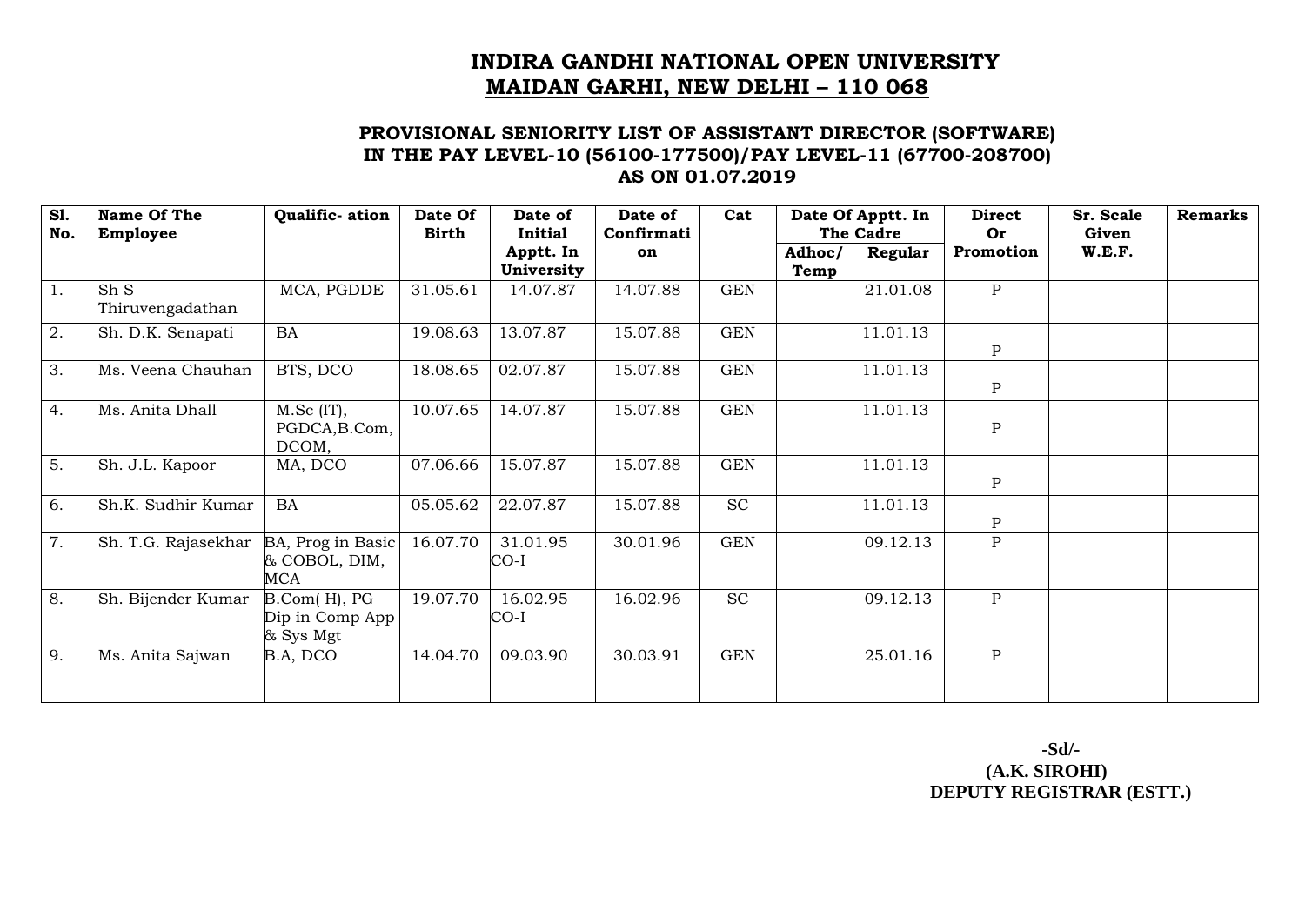#### **PROVISIONAL SENIORITY LIST OF ASSISTANT EXECUTIVE ENGINEER (ELECT.) IN THE PAY LEVEL-10 (56100-177500)/PAY LEVEL-11 (67700-208700) AS ON 01.07.2019**

| S1.<br>No. | Name Of The<br>Employee | Qualific-<br>ation                                    | Date Of<br><b>Birth</b> | Date of<br><b>Initial</b>         | Date of<br>Confirmat | Cat        |                | Date Of Apptt. In<br>The Cadre |           |                                                            |  | Sr. Scale<br>Given W.E.F. | <b>Remarks</b> |
|------------|-------------------------|-------------------------------------------------------|-------------------------|-----------------------------------|----------------------|------------|----------------|--------------------------------|-----------|------------------------------------------------------------|--|---------------------------|----------------|
|            |                         |                                                       |                         | Apptt. in<br>University           | ion                  |            | Adhoc/<br>Temp | Regular                        | Promotion |                                                            |  |                           |                |
|            | Sh. Rattan<br>Singh     | Diploma<br>(Elect. Engg.),<br>B.Tech.<br>(Electrical) | 03.03.69                | 26.06.95<br>$(As \, Jr.$<br>Engg) | 27.06.96             | <b>SC</b>  |                | 22.11.04                       |           | Sr. Scale<br>15600-39100 +<br>GP 6600/-<br>W.E.F. 19.11.12 |  |                           |                |
| 2.         | Sh Rajan<br>Sharma      | BE (Electric &<br>Electronics),<br>MBA                | 25.03.70                | 30.11.98<br>As<br>Jr.Engg.(E)     | 30.11.99             | <b>GEN</b> | $- -$          | 03.08.10                       | D         |                                                            |  |                           |                |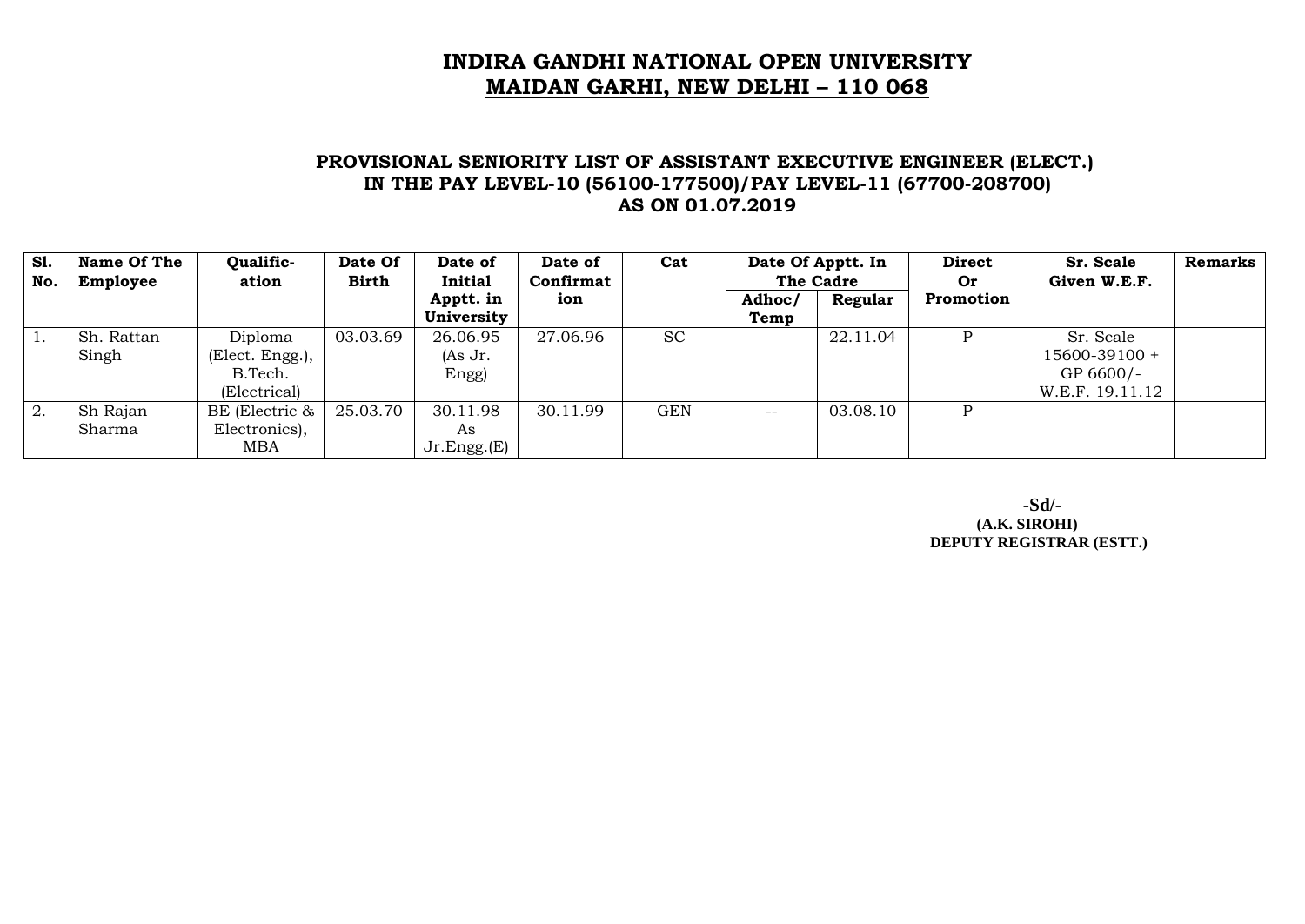### **PROVISIONAL SENIORITY LIST OF ASSISTANT EXECUTIVE ENGINEER (CIVIL) IN THE PAY LEVEL-10 (56100-177500)/PAY LEVEL-11 (67700-208700) AS ON 01.07.2019**

| <b>S1.</b><br>No. | Name Of The<br>Employee    | Qualific<br>- ation                                     | Date Of<br>Birth | Date of<br>Initial            | Date of<br>Confir- | Cat        | Date Of Apptt. In<br>The Cadre |          | <b>Direct</b><br>Or | Sr. Scale<br>Given W.E.F.                                         | <b>Remarks</b> |
|-------------------|----------------------------|---------------------------------------------------------|------------------|-------------------------------|--------------------|------------|--------------------------------|----------|---------------------|-------------------------------------------------------------------|----------------|
|                   |                            |                                                         |                  | Apptt. in<br>University       | mation             |            | Adhoc/<br>Temp                 | Regular  | Promotion           |                                                                   |                |
| 1.                | Sh. Y. Nooruddin           | M. Tech.<br>(I.S.)                                      | 09.07.67         | 31.03.99                      | 31.03.01           | <b>GEN</b> | --                             |          | D                   | Sr. Scale<br>15600-39100<br>$+$ GP 6600/-<br>W.E.F.<br>31.03.2007 |                |
| 2.                | Sh. Sanjay Kumar<br>Bansal | Diploma<br>in Civil<br>Engg.                            | 16.06.64         | 01.03.89                      | 01.03.90           | <b>GEN</b> | $- -$                          | 28.03.05 | P                   | Sr. Scale of<br>10000-325-<br>15200 w.e.f<br>01.03.2005           |                |
| 3.                | Sh Rajpal Singh            | Matric,<br>Diploma<br>in Civil<br>Engg. $(3)$<br>years) | 15.08.62         | 28.02.91<br>As Jr.<br>Engg. © | 28.02.92           | <b>GEN</b> | $- -$                          | 03.08.10 | P                   | Sr. Scale<br>15600-39100<br>$+$ GP 6600/-<br>W.E.F.<br>28.02.2007 |                |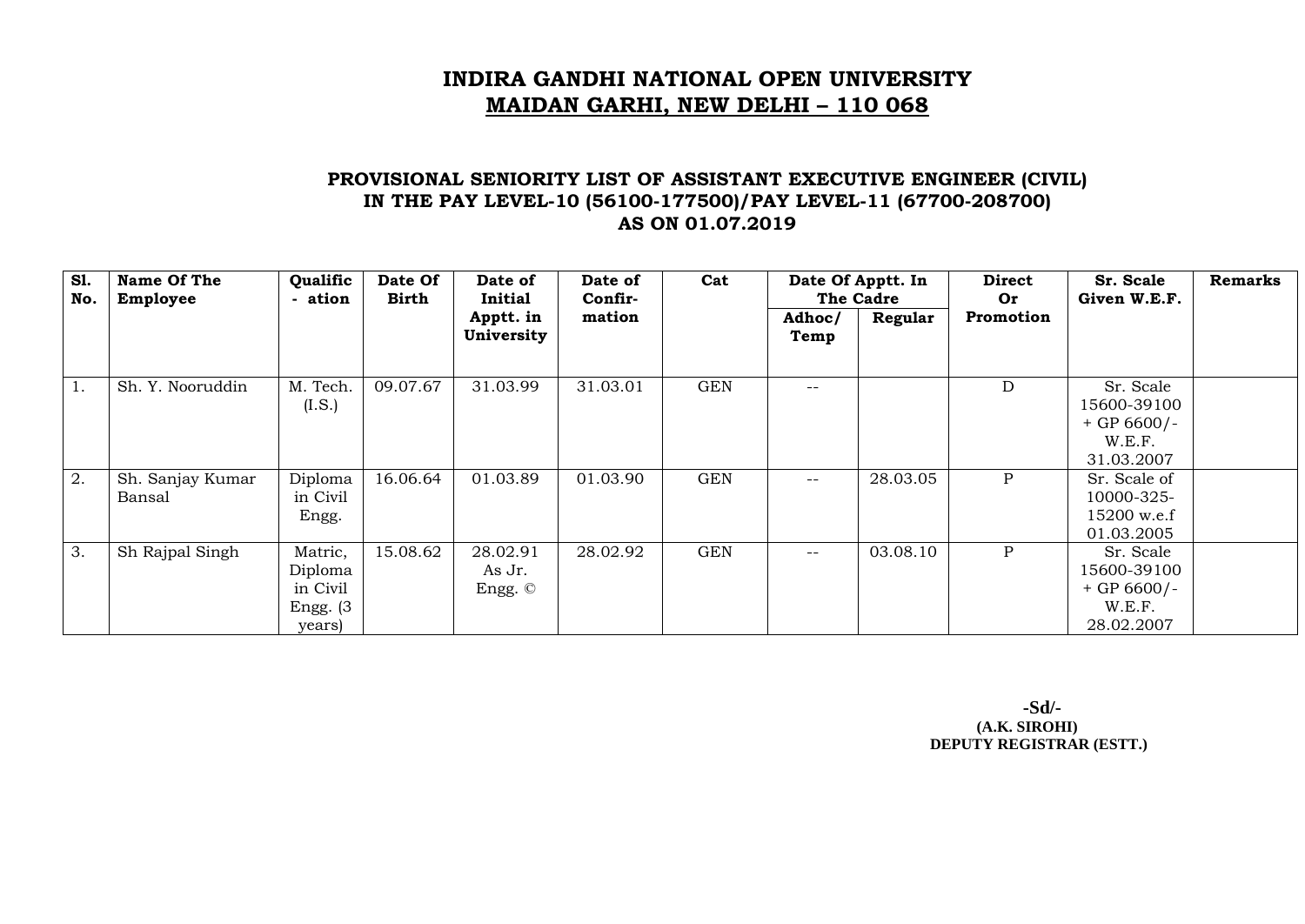#### **PROVISIONAL SENIORITY LIST OF GRAPHIC ARTIST IN THE PAY LEVEL-10 (56100-177500)/PAY LEVEL-11 (67700-208700) AS ON 01.07.2019**

| S1.<br>No. | Name Of The<br>Employee                      | Qualific-<br>ation                     | Date Of<br><b>Birth</b> | Date of<br>Initial      | Date of<br>Confir- | Cat        |                   | Date Of Apptt. In<br>The Cadre |           | Sr. Scale<br>Given W.E.F.                                              | <b>Remarks</b> |
|------------|----------------------------------------------|----------------------------------------|-------------------------|-------------------------|--------------------|------------|-------------------|--------------------------------|-----------|------------------------------------------------------------------------|----------------|
|            |                                              |                                        |                         | Apptt. in<br>University | mation             |            | Adhoc/<br>Temp    | Regular                        | Promotion |                                                                        |                |
|            | <b>SH. RAVINDER</b><br>KUMAR<br><b>TOMAR</b> | Bachelor of<br>Fine Arts               | 01.07.69                | 14.09.93                | $- -$              | <b>GEN</b> | $\qquad \qquad -$ | 16.08.00                       | P         | Sr. Scale of<br>15600-39100<br>$+GP$<br>$Rs.6600/-$<br>w.e.f. 16.08.08 |                |
| 2.         | <b>SH ARIF</b><br><b>HASAN NAQVI</b>         | Bachelor of<br>Fine Arts, MA<br>(Prev) | 30.07.69                | 25.04.08                | 25.04.09           | <b>GEN</b> | $- -$             | 25.04.08                       | D         |                                                                        |                |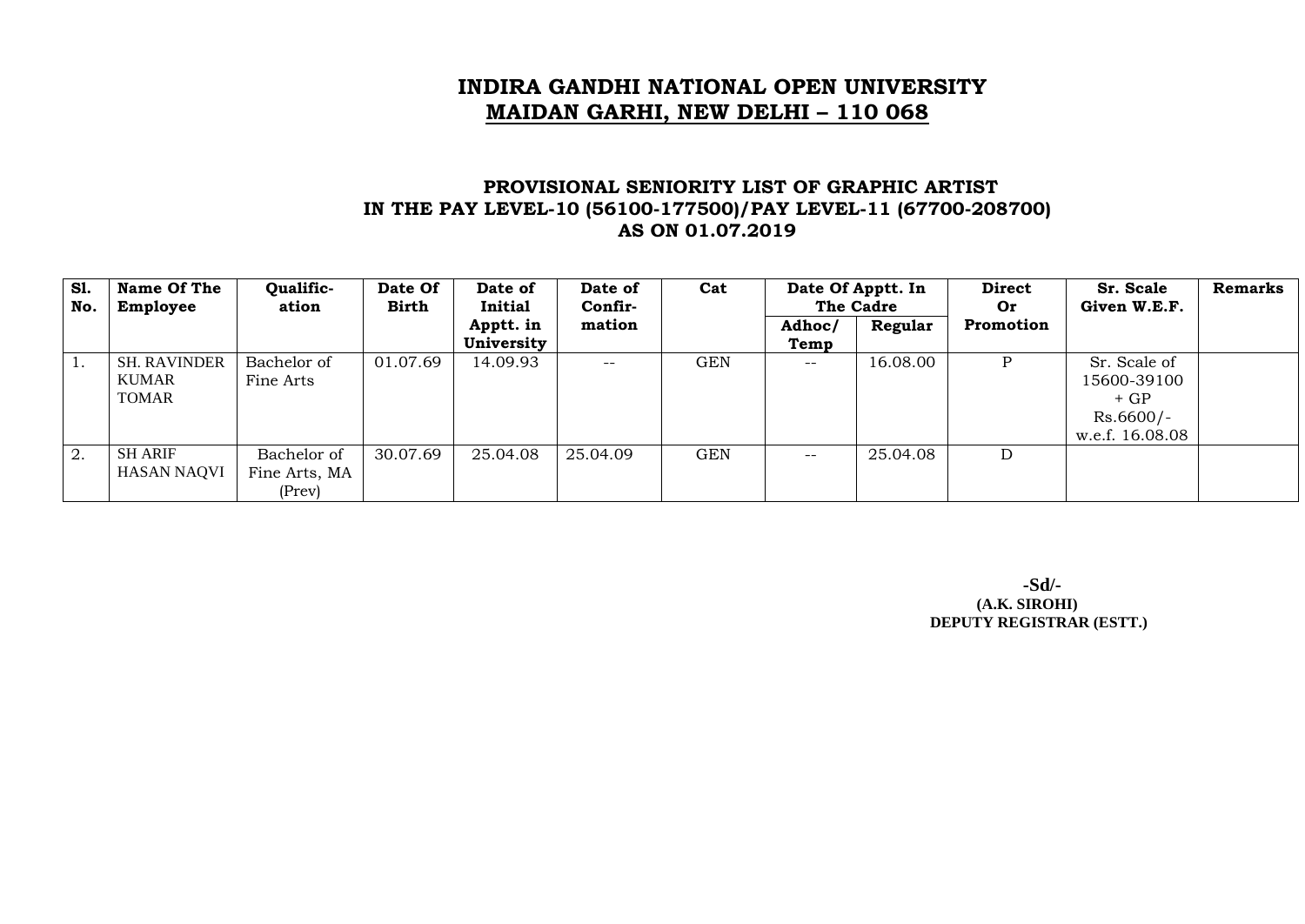#### **PROVISIONAL SENIORITY LIST OF MEDIA OFFICER IN THE PAY LEVEL-10 (56100-177500) AS ON 01.07.2019**

|   | <b>Sr.</b> Name of the<br><b>No.Official</b> | <b>Educational</b><br><b>Quali-fications</b> | Date of<br><b>Birth</b> | <b>Initial</b><br>apptt in<br>the | Date of<br>Confir-<br>mation | Cat-<br>egory | Date of<br>apptt. In<br>the cadre | Mode of<br>Apptt.<br>Dir. / | Date of<br>grant of<br>Time |
|---|----------------------------------------------|----------------------------------------------|-------------------------|-----------------------------------|------------------------------|---------------|-----------------------------------|-----------------------------|-----------------------------|
|   |                                              |                                              |                         | University                        |                              |               |                                   | Promo.                      | scale                       |
|   | <b>SH GAJENDER</b>                           | MA                                           | 15.07.66                | 23.06.95                          | 22.06.1996                   | <b>SC</b>     | 11.01.13                          | P                           |                             |
|   | KUMAR                                        |                                              |                         | (As Floor                         |                              |               |                                   |                             |                             |
|   | <b>DIWAKAR</b>                               |                                              |                         | Asstt)                            |                              |               |                                   |                             |                             |
| 2 | <b>SH KAMAL</b>                              | MA, PGJMC,                                   | 20.02.74                | 03.10.03                          | 03.10.2004                   | <b>GEN</b>    | 11.01.13                          | $\mathbf{P}$                |                             |
|   | KUMAR                                        | PGDDE                                        |                         |                                   |                              |               |                                   |                             |                             |
| 3 | SH. MUKESH                                   | M.A (Mass                                    | 10.06.69                | 15.06.95                          | 14.06.1996                   | <b>GEN</b>    | 25.01.16                          | $\mathbf{P}$                |                             |
|   | KUMAR                                        | Comm. &                                      |                         |                                   |                              |               |                                   |                             |                             |
|   | <b>SAXENA</b>                                | Journalism)                                  |                         |                                   |                              |               |                                   |                             |                             |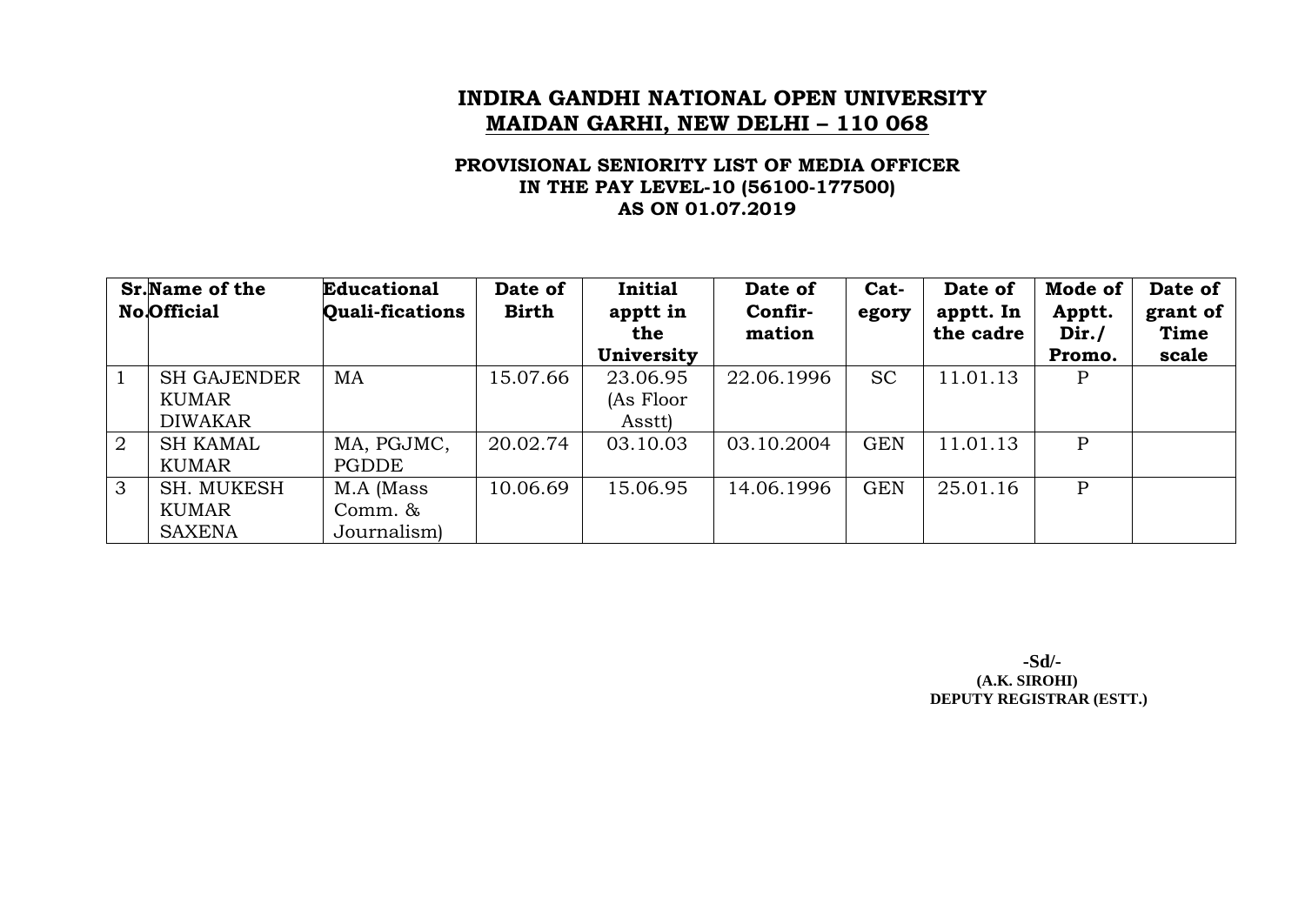### **PROVISIONAL SENIORITY LIST OF CAMERAPERSON IN PAY LEVEL-10 (56100-177500) AS ON 01.07.2019**

| Sr.<br>No. | Name of the<br><b>Official</b> | <b>Educational</b><br>Qualification                                                                                             | Date of<br><b>Birth</b> | <b>Initial</b><br>apptt in<br>the | Date of<br><b>Confirmation</b> | Cat        | Date of Apptt. in<br>the Cadre |          | Mode<br>оf<br>Apptt. | Date of<br>grant of<br>Time scale |
|------------|--------------------------------|---------------------------------------------------------------------------------------------------------------------------------|-------------------------|-----------------------------------|--------------------------------|------------|--------------------------------|----------|----------------------|-----------------------------------|
|            |                                |                                                                                                                                 |                         | University                        |                                |            | <b>Adhoc</b><br>$/$ Temp       | Regular  | Dir. /<br>Promo.     |                                   |
|            | <b>SH. ABHINAV</b><br>ALOK     | M.Phil (Comm.<br>Studies), B.A., PG<br>Diploma in Video<br>Programming,<br>Diploma in Flim<br>Technology and T.V.<br>Production | 12.12.1977              | 23.10.2007                        | 23.10.2008                     | <b>GEN</b> |                                | 23.10.07 | D                    |                                   |
| 2          | <b>SH.DINESH</b><br>KUMAR RAI  | M.A (Hindi),<br>Bachelor of Comm.<br>And Journalism                                                                             | 15.05.1980              | 01.01.2014                        | 31.12.2015                     | <b>GEN</b> |                                | 01.01.14 | D                    |                                   |
| 3          | SH. BEDADUTI<br><b>DUTTA</b>   | B.A, Diploma in<br>Photography &<br>Cinematography                                                                              | 04.01.1977              | 24.02.2014                        | 23.02.2015                     | <b>SC</b>  |                                | 24.02.14 | D                    |                                   |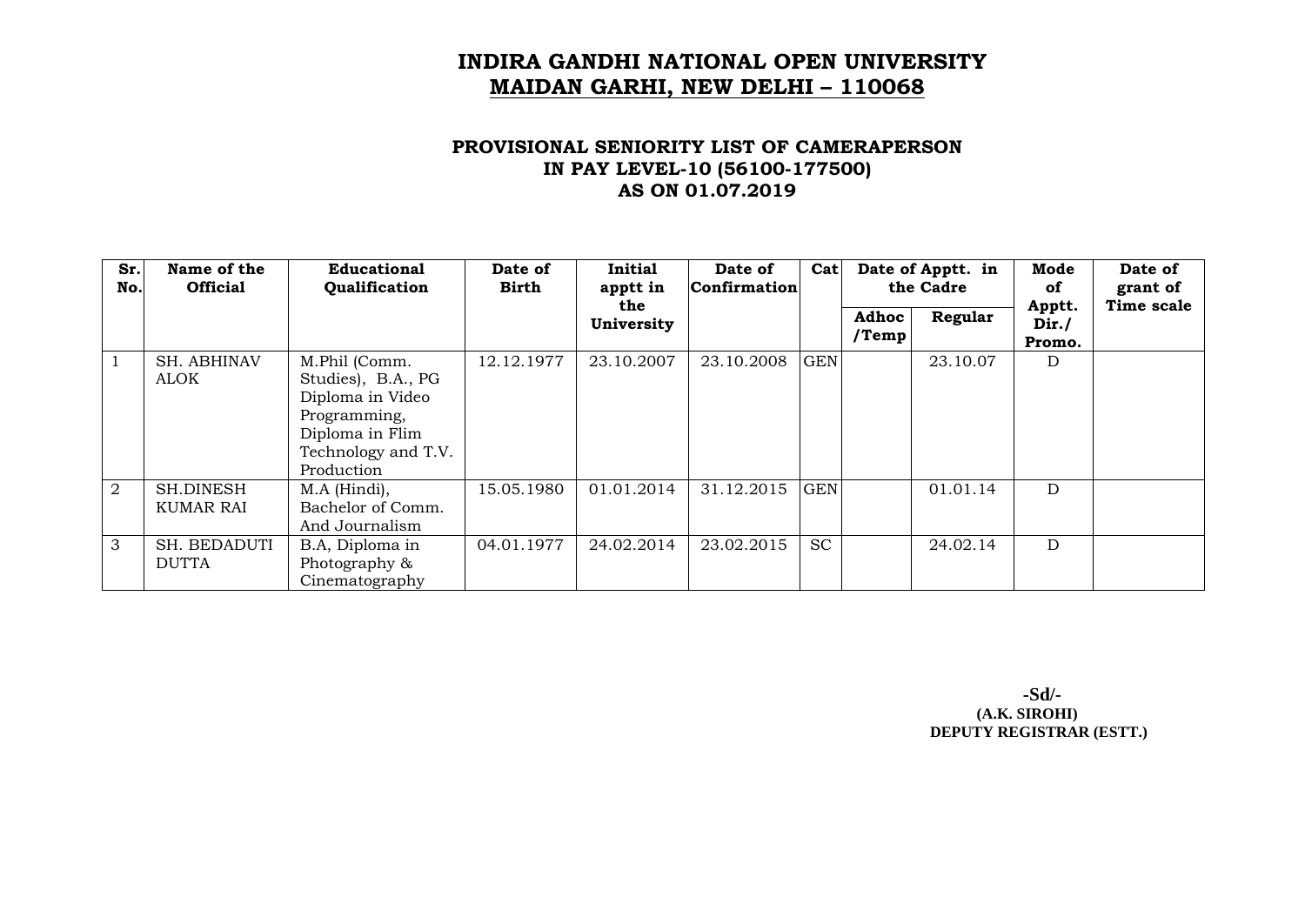#### **PROVISIONAL SENIORITY LIST OF ASSISTANT REGISTRAR (TRANSLATION) IN THE PAY LEVEL-10 (56100-177500) AS ON 01.07.2019**

| S1.<br>No. | Name Of The<br>Employee | Qualific-<br>ation | Date Of<br><b>Birth</b> | Date of<br>Initial      | Date of<br>Confirmati | Cat |                | Date Of Apptt. In<br>The Cadre |           | Sr. Scale<br>Given | <b>Remarks</b> |
|------------|-------------------------|--------------------|-------------------------|-------------------------|-----------------------|-----|----------------|--------------------------------|-----------|--------------------|----------------|
|            |                         |                    |                         | Apptt. In<br>University | <b>on</b>             |     | Adhoc/<br>Temp | Regular                        | Promotion | W.E.F.             |                |
|            | Ms. Jyoti Malik         | M.A (Hindi         | 28.08.58                | 24.01.90                | 25.01.91              | GEN | $---$          | 25.01.16                       | P         |                    |                |
|            |                         |                    |                         |                         |                       |     |                |                                |           |                    |                |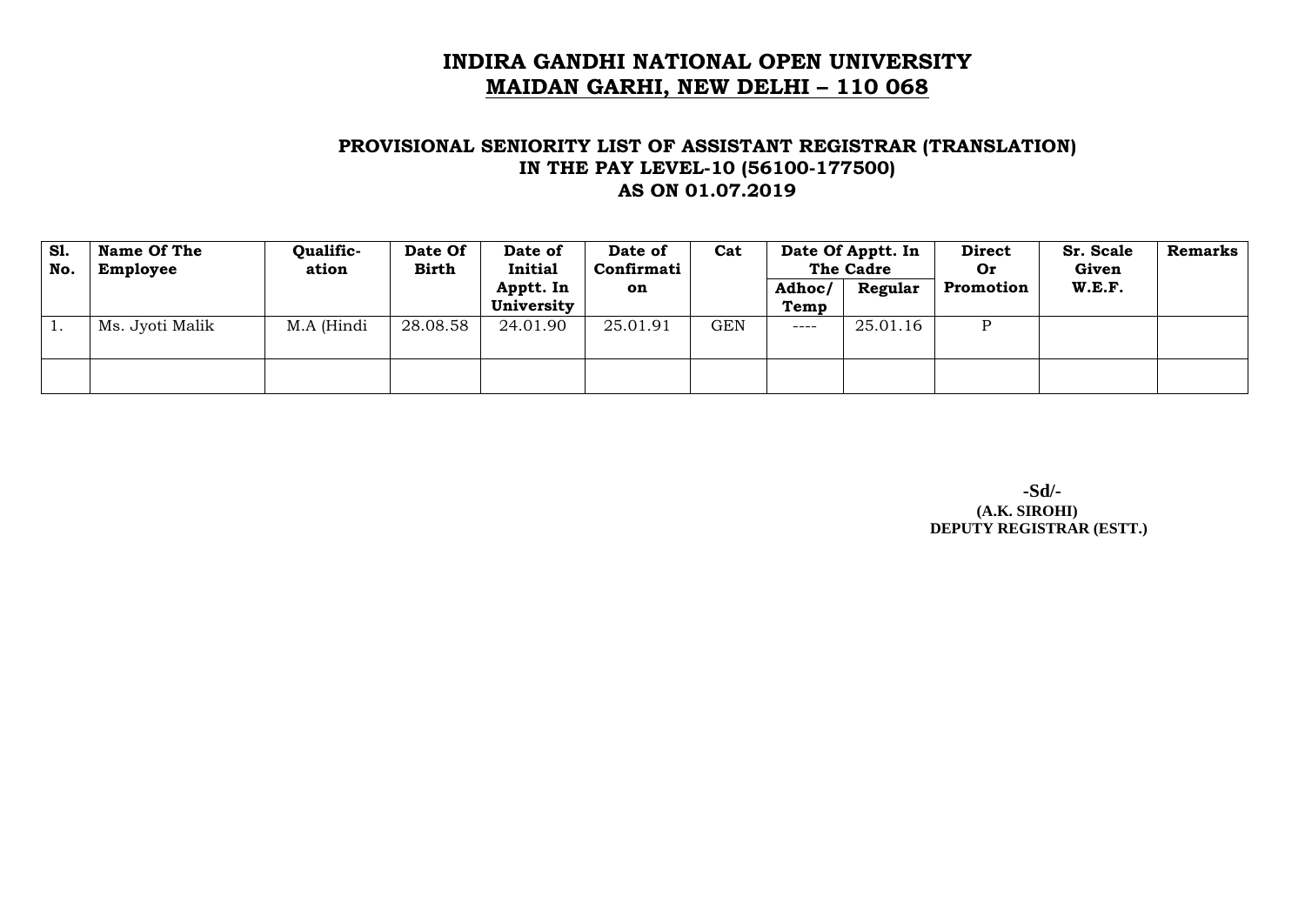#### **PROVISIONAL SENIORITY LIST OF JOINT REGISTRAR/DEPUTY REGISTRAR IN THE PAY LEVEL-12 (78800-209200)/PAY LEVEL-13 (123100-215900) AS ON 01.08.2019**

| SL               | <b>NAME</b>                         | <b>EDUCATIONAL</b>   | <b>D.O.B.</b> | <b>DATE OF</b>                             | <b>DATE OF</b>                 | CATE-                  | <b>DATE OF APPTT/PROM</b> |          | <b>DIRECT</b>      | <b>REMARKS</b>                                        |
|------------------|-------------------------------------|----------------------|---------------|--------------------------------------------|--------------------------------|------------------------|---------------------------|----------|--------------------|-------------------------------------------------------|
| <b>NO</b>        |                                     | <b>QUALIFICATION</b> |               | <b>INTIAL</b><br><b>APPTT</b><br><b>IN</b> | <b>CONFIRM</b><br><b>ATION</b> | <b>GORY</b>            | IN THE CADRE<br>Adhoc/    | Regular  | <b>OR</b><br>PROM. |                                                       |
|                  |                                     |                      |               | <b>THE</b><br><b>UNIVERSITY</b>            |                                |                        | Temp                      |          |                    |                                                       |
|                  | $\mathbf{2}$                        | 3                    | 4             | 6                                          | 7                              | 5                      | 8                         | 9        | 10                 | 11                                                    |
| $\overline{1}$ . | Ms. Vidya Sonal<br>Joint Registrar  | M.A., B.Ed.          | 01.12.63      | 25.01.95                                   | 19.02.98                       | $\overline{\text{ST}}$ | $-$                       | 09.02.09 | P                  | PB-IV 37400-67000 +<br>GP 8700/- w.e.f.<br>09.02.14   |
| $\overline{2}$ . | Shri S.G.Swami<br>Joint Registrar   | B.Sc., MBA           | 12.11.65      | 23.02.98                                   | 23.02.99                       | <b>GEN</b>             | $\overline{\phantom{a}}$  | 05.10.11 | D                  | PB-IV 37400-67000 +<br>GP 8700/- w.e.f.<br>05.10.2016 |
| $\overline{3}$ . | Shri D.K.Issrani<br>Joint Registrar | B.A., MBA            | 17.08.62      | 31.12.86                                   | 03.03.88                       | <b>GEN</b>             | $-$                       | 05.10.11 | P                  | PB-IV 37400-67000 +<br>GP 8700/- w.e.f.<br>05.10.2016 |
| $\overline{4}$ . | Dr. V.B. Negi<br>Joint Registrar    | PH.D, M.A.           | 25.05.62      | 17.05.93                                   | 17.05.94                       | <b>ST</b>              | $\overline{\phantom{m}}$  | 05.10.11 | P                  | PB-IV 37400-67000 +<br>GP 8700/- w.e.f.<br>05.10.2016 |
| $\overline{5}$ . | Mrs. Jyoti Kumar<br>Joint Registrar | <b>BA</b>            | 02.06.61      | 03.03.87                                   | 03.03.88                       | <b>GEN</b>             | $-$                       | 05.10.11 | P                  | PB-IV 37400-67000 +<br>GP 8700/- w.e.f.<br>05.10.2016 |
| $\overline{6}$ . | Shri V S Patwal<br>Joint Registrar  | MA                   | 12.09.61      | 20.01.87                                   | 03.03.88                       | <b>GEN</b>             | $- -$                     | 05.10.11 | P                  | PB-IV 37400-67000 +<br>GP 8700/- w.e.f.<br>05.10.2016 |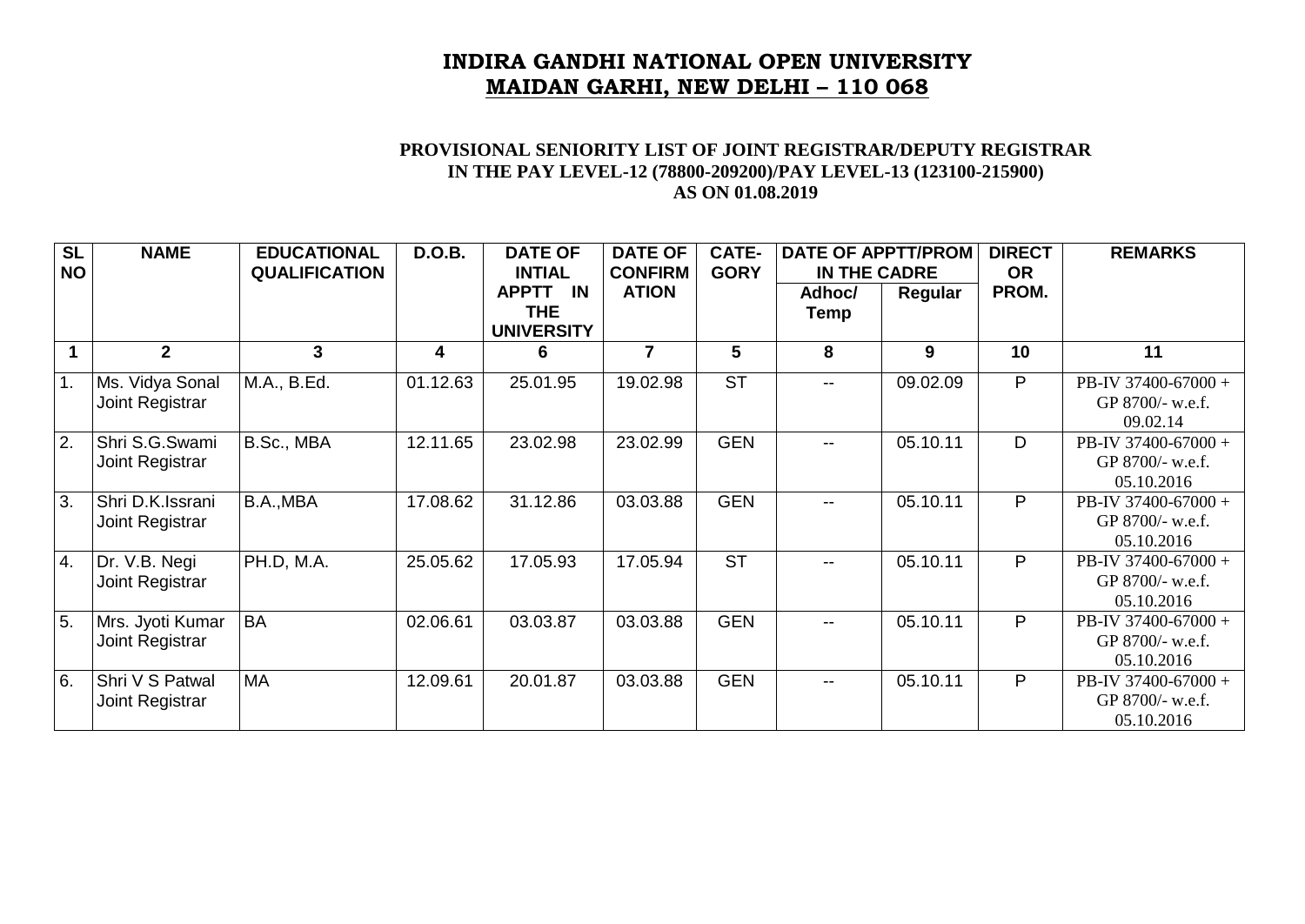|--|--|--|--|

| <b>SL</b><br><b>NO</b> | <b>NAME</b>                         | <b>EDUCATIONAL</b><br><b>QUALIFICATION</b>         | <b>D.O.B.</b>           | <b>DATE OF</b><br><b>INTIAL</b><br>APPTT IN | <b>DATE OF</b><br><b>CONFIRM</b><br><b>ATION</b> | <b>CATE-</b><br><b>GORY</b> | <b>DATE OF APPTT/PROM</b><br>IN THE CADRE<br>Adhoc/ | Regular  | <b>DIRECT</b><br><b>OR</b><br>PROM. | <b>REMARKS</b> |
|------------------------|-------------------------------------|----------------------------------------------------|-------------------------|---------------------------------------------|--------------------------------------------------|-----------------------------|-----------------------------------------------------|----------|-------------------------------------|----------------|
|                        |                                     |                                                    |                         | <b>THE</b><br><b>UNIVERSITY</b>             |                                                  |                             | Temp                                                |          |                                     |                |
| $\mathbf 1$            | $\overline{2}$                      | 3 <sup>1</sup>                                     | $\overline{\mathbf{4}}$ | 6                                           | $\overline{7}$                                   | 5                           | 8                                                   | 9        | 10                                  | 11             |
| $\overline{7}$         | Shri P V Chaddha<br>Dy. Registrar   | BA, PGDDE, DIPM,<br>MA, CIC                        | 16.08.59                | 13.02.87                                    | 03.03.88                                         | <b>GEN</b>                  | $-$                                                 | 11.01.13 | P                                   |                |
| $\overline{8}$         | Shri A K Sirohi<br>Dy. Registrar    | BA                                                 | 15.08.59                | 29.09.87                                    | 29.09.88                                         | <b>GEN</b>                  | $\qquad \qquad -$                                   | 25.01.16 | P                                   |                |
| $\overline{9}$         | Shri Vinod Kumar<br>Dy. Registrar   | BA, PGDDE                                          | 02.03.60                | 29.01.88                                    | 29.01.89                                         | <b>GEN</b>                  | $\overline{\phantom{a}}$                            | 26.05.16 | $\overline{P}$                      |                |
| 10                     | Shri Kamal Dev<br>Dy. Registrar     | BA, PGDM, PGDDE                                    | 22.06.60                | 24.01.91                                    | 24.01.92                                         | <b>SC</b>                   | $\overline{\phantom{a}}$                            | 26.05.16 | P                                   |                |
| 11                     | Shri J S Pattathil<br>Dy. Registrar | B.Sc., PGDCA                                       | 29.07.61                | 14.02.90                                    | 31.08.91                                         | <b>GEN</b>                  |                                                     | 26.05.16 | P                                   |                |
| 12                     | Sh Banmali Singh                    | B.Sc., M.Sc., PGDCA                                | 01.01.77                | 27.07.04                                    | 27.07.05                                         | <b>GEN</b>                  | $- -$                                               | 08.10.18 | $\overline{P}$                      |                |
| 13                     | Sh Ved Ambrish<br>Kr. H             | B.Com., PGDCA,<br><b>MBA</b>                       | 10.10.76                | 05.08.04                                    | 05.08.05                                         | <b>GEN</b>                  |                                                     | 08.10.18 | P                                   |                |
| 14                     | Sh Tejinder Pal<br>Singh            | B.Sc., M.Sc.<br>(Agriculture), PGDCA               | 18.06.78                | 02.08.04                                    | 02.08.05                                         | <b>GEN</b>                  |                                                     | 08.10.18 | P                                   |                |
| 15                     | ShPT<br>Raveendran                  | B.Com, M.Com, MA<br>(Public Admn),<br><b>PGDDE</b> | 20.01.61                | 26.02.90                                    | 06.07.91                                         | <b>GEN</b>                  |                                                     | 25.10.18 | P                                   |                |
| 16                     | Sh Aseem Kumar                      | M.Com (ABST)                                       | 29.12.63                | 22.02.90                                    | 31.08.91                                         | <b>GEN</b>                  | $\overline{\phantom{a}}$                            | 08.10.18 | P                                   |                |
| 17                     | Ms Rajni A Jeet                     | M.A, MADE                                          | 01.09.66                | 24.04.95                                    | 24.04.96                                         | <b>SC</b>                   | --                                                  | 08.10.18 | P                                   |                |

 -Sd/- **(Nikhil Kant) Asstt. Registrar (Estt-I)**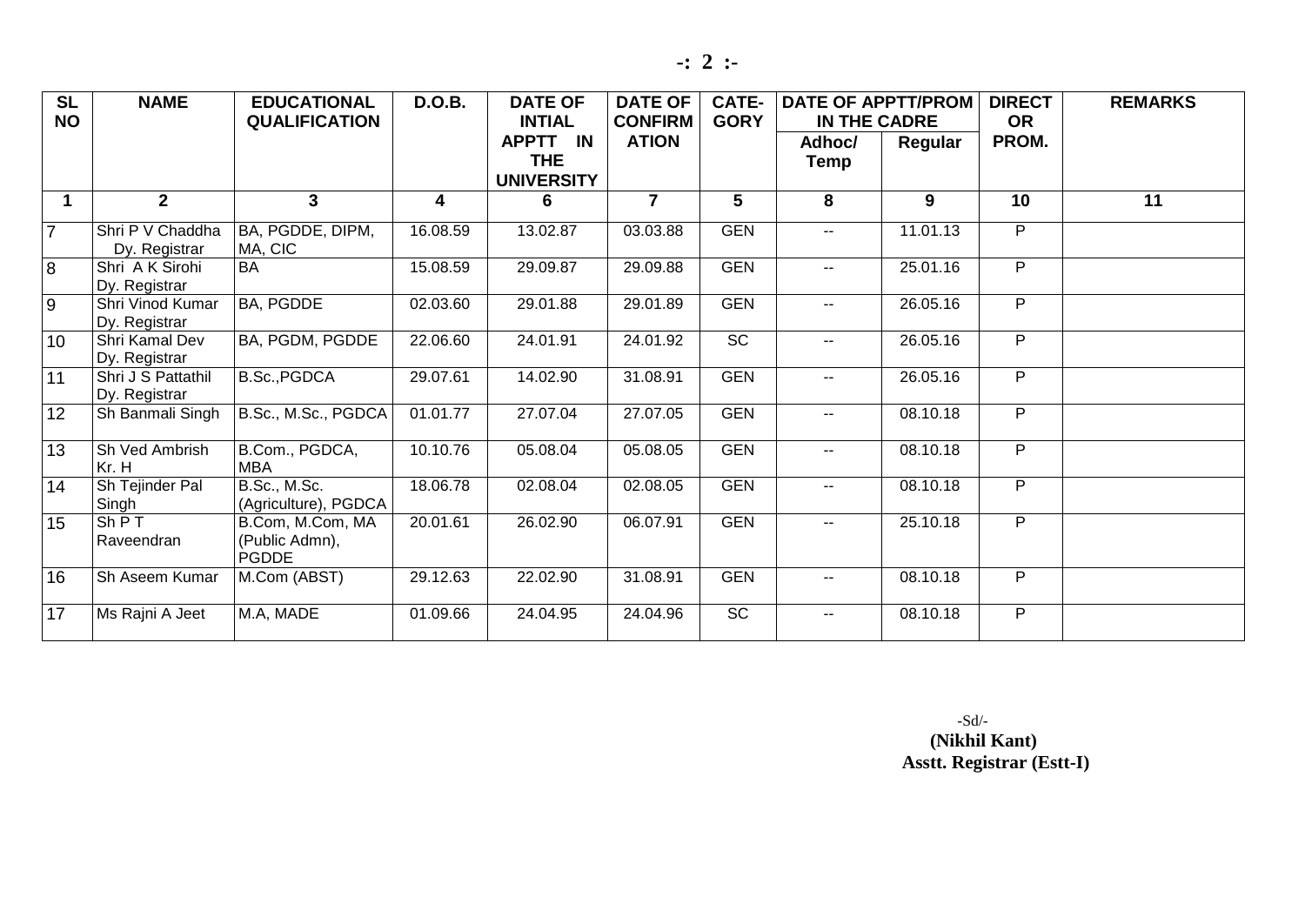### **PROVISIONAL SENIORITY LIST OF ASSISTANT REGISTRAR IN THE PAY LEVEL-10 (56100-177500)/PAY LEVEL-11 (67700-208700) AS ON 01.07.2019**

| $\overline{\text{SL}}$<br><b>NO</b> | <b>NAME</b>                        | <b>EDUCATIONAL</b><br><b>QUALIFICATION</b> | <b>D.O.B.</b> | <b>DATE OF</b><br><b>INTIAL</b> | <b>DATE OF</b><br><b>CONFIRMA</b> | $CATE-$<br><b>GORY</b> | <b>DATE OF APPTT/PROM</b><br>IN THE CADRE |              | <b>DIRECT</b><br><b>OR</b> | <b>REMARKS</b>                                            |
|-------------------------------------|------------------------------------|--------------------------------------------|---------------|---------------------------------|-----------------------------------|------------------------|-------------------------------------------|--------------|----------------------------|-----------------------------------------------------------|
|                                     |                                    |                                            |               | <b>APPTT</b><br>IN              | <b>TION</b>                       |                        | Adhoc/Temp                                | Regular      | PROM.                      |                                                           |
|                                     |                                    |                                            |               | <b>THE</b><br><b>UNIVERSIT</b>  |                                   |                        |                                           |              |                            |                                                           |
| 1                                   | $\overline{2}$                     | 3                                          | 4             | 6                               | $\overline{7}$                    | 5                      | 8                                         | 9            | 10                         | 11                                                        |
|                                     | Dr. Seema<br>Goswami               | PH.D, MA, MADE,<br>BA, PGDT, DHRM          | 29.09.64      | 25.02.88                        | 07.10.89                          | GEN.                   | 10.04.07(T)                               | 13.07.07     | P                          | Sr. Scale w.e.f. 03.02.06 PB-3<br>15600-39100 + GP 6600/- |
| $\overline{2}$                      | Ms Suman Taneja                    | B.Com (P)                                  | 01.07.63      | 11.12.86                        | 11.12.87                          | GEN.                   |                                           | 31.08.07     | P                          | Sr. Scale w.e.f. 20.07.06 PB-3<br>15600-39100 + GP 6600/- |
| 3                                   | Sh B L Meena                       | <b>BA</b>                                  | 02.01.65      | 04.10.96                        | 04.10.97                          | <b>ST</b>              |                                           | 31.08.07     | P                          | Sr. Scale w.e.f. 04.10.08 PB-3<br>15600-39100 + GP 6600/- |
| $\overline{4}$                      | Sh<br>Mohan<br>Veer<br>Gautam      | M.A. (ENG.<br>SOCIO),<br><b>PGDHRM</b>     | 28.12.67      | 06.02.95                        | 06.02.96                          | <b>SC</b>              | 31.08.07(T)                               | 31.0<br>8.07 | P                          | Sr. Scale w.e.f. 04.08.12 PB-3<br>15600-39100 + GP 6600/- |
| $\overline{5}$                      | Ms Geeta Sharda                    | M.A., PGDDE                                | 28.02.60      | 11.03.88                        | 11.03.90                          | <b>GEN</b>             |                                           | 21.01.08     | P                          | Sr. Scale w.e.f.27.12.07 PB-3<br>15600-39100 + GP 6600/-  |
| $\overline{6}$                      | Sh D J Bhikabhai                   | B.Com                                      | 23.09.60      | 16.02.94                        | 16.02.95                          | $\overline{SC}$        |                                           | 21.01.08     | P                          | Sr. Scale w.e.f. 08.08.12 PB-3<br>15600-39100 + GP 6600/- |
| $\overline{7}$                      | Ms Santosh Gogia                   | M.A., DIM                                  | 15.09.60      | 02.12.88                        | 30.12.89                          | <b>GEN</b>             |                                           | 24.01.08     | P                          | $\sim$                                                    |
| $\overline{8}$                      | Rajender<br>Dr.<br>Diwakar         | Kr. M. Com., Ph.D                          | 10.04.70      | 15.02.95                        | 14.02.96                          | <b>SC</b>              |                                           | 17.04.08     | P                          | Sr. Scale w.e.f. 04.08.12 PB-3<br>15600-39100 + GP 6600/- |
| 9                                   | Shri<br>Manjeet B. Com<br>Malhotra |                                            | 10.05.64      | 28.12.88<br>(As PA-II)          | 30.12.89                          | <b>GEN</b>             |                                           | 17.04.08     | P                          | Sr. Scale w.e.f.20.01.08 PB-3<br>15600-39100 + GP 6600/-  |
| 10                                  | Ms.<br>George                      | Rosamma B.Com, DIM                         | 12.04.60      | 29.10.87                        | 29.10.88                          | <b>GEN</b>             |                                           | 17.04.08     | P                          | Sr. Scale w.e.f. 09.05.08 PB-3<br>15600-39100 + GP 6600/- |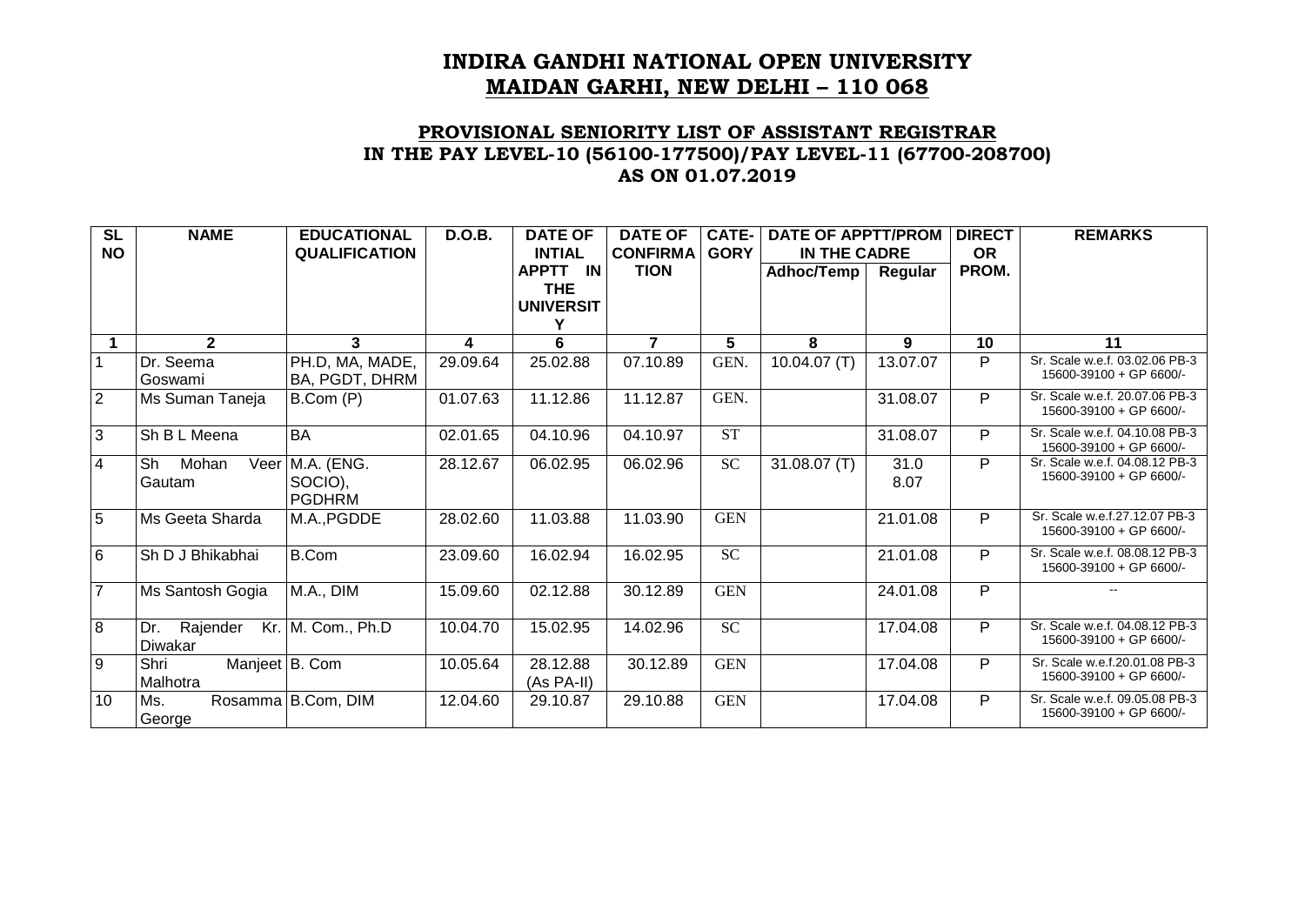| <b>SL</b><br><b>NO</b> | <b>NAME</b>              | <b>EDUCATIONAL</b><br><b>QUALIFICATION</b>                  | <b>D.O.B.</b>  | <b>DATE OF</b><br><b>INTIAL</b>            | <b>DATE OF</b><br><b>CONFIRMA</b> | <b>CATE-</b><br><b>GORY</b> | <b>DATE OF APPTT/PROM</b><br>IN THE CADRE |          | <b>DIRECT</b><br><b>OR</b> | <b>REMARKS</b>                                            |
|------------------------|--------------------------|-------------------------------------------------------------|----------------|--------------------------------------------|-----------------------------------|-----------------------------|-------------------------------------------|----------|----------------------------|-----------------------------------------------------------|
|                        |                          |                                                             |                | APPTT IN<br><b>THE</b><br><b>UNIVERSIT</b> | <b>TION</b>                       |                             | Adhoc/Temp                                | Regular  | PROM.                      |                                                           |
| $\mathbf{1}$           | $\overline{2}$           | 3                                                           | 4              | 6                                          | $\overline{7}$                    | 5                           | 8                                         | 9        | 10                         | 11                                                        |
| 11                     | Ms. Lalita Sharma        | М.<br>Com.,<br><b>PGDHRM</b>                                | DIM, 02.10.62  | 30.12.88<br>(As PA-II)                     | 05.01.90                          | <b>GEN</b>                  |                                           | 03.10.08 | P                          | Sr. Scale w.e.f. 15.05.09 PB-3<br>15600-39100 + GP 6600/- |
| 12                     | Sh.<br>Papu<br>Sapriiban | Singh   B.Com.                                              | 08.03.66       | 07.07.95                                   | 06.02.96                          | <b>SC</b>                   |                                           | 19.07.09 | P                          | Sr. Scale w.e.f. 08.08.12 PB-3<br>15600-39100 + GP 6600/- |
| 13                     | Ms. Neelam Kohli         | B.A.                                                        | 11.03.60       | 09.12.88<br>(As PA-II)                     | 05.01.90                          | <b>GEN</b>                  |                                           | 19.08.09 | P                          | Sr. Scale w.e.f. 15.05.09 PB-3<br>15600-39100 + GP 6600/- |
| 14                     | Ms.<br>Shashi<br>Khurana | P. B. Sc., PGDDE                                            | 26.10.62       | 14.11.86<br>(As Asstt.)                    | 04.11.87                          | <b>GEN</b>                  |                                           | 19.08.09 | P                          | Sr. Scale w.e.f. 15.05.09 PB-3<br>15600-39100 + GP 6600/- |
| 15                     | Ms. Renu Katyal          | M.A., PGDDE                                                 | 06.07.59       | 29.12.88<br>$(As PA-II)$                   | 05.01.90                          | <b>GEN</b>                  |                                           | 19.08.09 | P                          | Sr. Scale w.e.f. 20.06.09 PB-3<br>15600-39100 + GP 6600/- |
| 16                     | Ms. Kailash Saluja       | <b>B.A.,</b><br>B.Ed.                                       | PGDDE 01.02.60 | 16.12.88<br>(As PA-II)                     | 05.01.90                          | <b>GEN</b>                  |                                           | 19.08.09 | P                          | Sr. Scale w.e.f. 20.06.09 PB-3<br>15600-39100 + GP 6600/- |
| 17                     | Ms. Maya Kumari          | M.A(Hindi),<br>M.A (Sociology)<br>PGDIR&PM,<br><b>PGDDE</b> | 20.12.68       | 01.02.95<br>(As PA-II)                     | 01.02.96                          | $\overline{SC}$             |                                           | 19.08.09 | P                          | Sr. Scale w.e.f. 13.10.12 PB-3<br>15600-39100 + GP 6600/- |
| 18                     | Shri S. Senthilraj       | B. Com., MBA                                                | 10.12.60       | 09.12.87<br>(As Asstt.)                    | 25.01.89                          | <b>GEN</b>                  |                                           | 22.10.09 | P                          | Sr. Scale w.e.f. 18.05.10 PB-3<br>15600-39100 + GP 6600/- |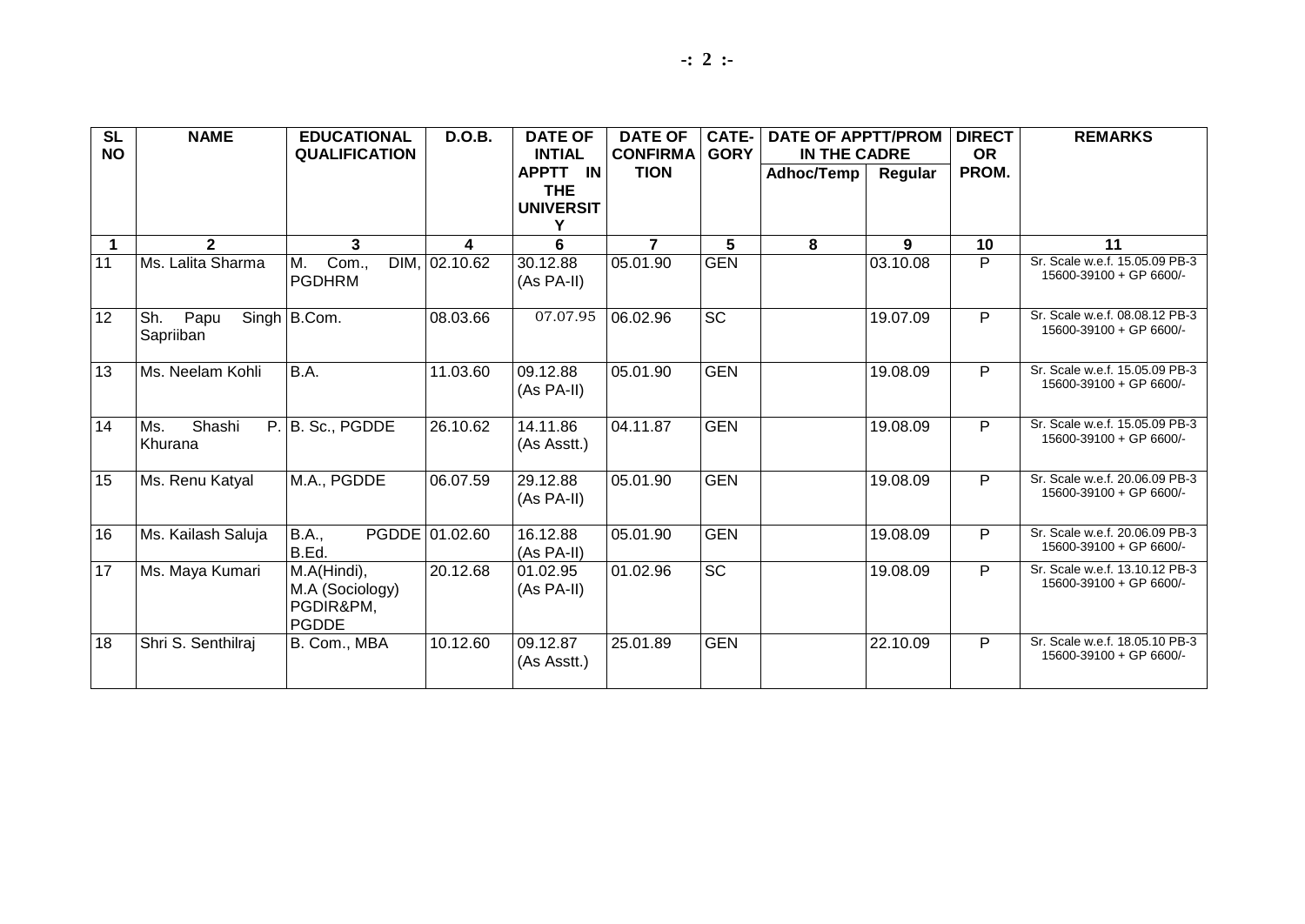| SL<br><b>NO</b> | <b>NAME</b>                       | <b>EDUCATIONAL</b><br><b>QUALIFICATION</b> | <b>D.O.B.</b> | <b>DATE OF</b><br><b>INTIAL</b>     | <b>DATE OF</b><br><b>CONFIRMA</b> | CATE-<br><b>GORY</b> | <b>DATE OF APPTT/PROM</b><br>IN THE CADRE |          | <b>DIRECT</b><br><b>OR</b> | <b>REMARKS</b>                                            |
|-----------------|-----------------------------------|--------------------------------------------|---------------|-------------------------------------|-----------------------------------|----------------------|-------------------------------------------|----------|----------------------------|-----------------------------------------------------------|
|                 |                                   |                                            |               | <b>APPTT</b><br>IN                  | <b>TION</b>                       |                      | Adhoc/Temp                                | Regular  | PROM.                      |                                                           |
|                 |                                   |                                            |               | <b>THE</b>                          |                                   |                      |                                           |          |                            |                                                           |
|                 |                                   |                                            |               | <b>UNIVERSIT</b>                    |                                   |                      |                                           |          |                            |                                                           |
|                 |                                   |                                            |               | Y                                   |                                   |                      |                                           |          |                            |                                                           |
| $\mathbf 1$     | $\mathbf{2}$                      | 3                                          | 4             | 6                                   | $\overline{7}$                    | 5                    | 8                                         | 9        | 10                         | 11                                                        |
| 19              | Shri G. K. Sharma                 | B. Com.                                    | 22.09.61      | 20.01.88<br>(As Asstt.)             | 11.03.89                          | <b>GEN</b>           |                                           | 22.10.09 | P                          | Sr. Scale w.e.f. 20.01.10 PB-3<br>15600-39100 + GP 6600/- |
| 20              | Shri Anil Karwal                  | B.A.                                       | 09.04.60      | 13.01.89<br>(As PA-II)              | 13.01.90                          | <b>GEN</b>           |                                           | 22.10.09 | P                          | Sr. Scale w.e.f. 13.02.10 PB-3<br>15600-39100 + GP 6600/- |
| $\overline{21}$ | Ms. Indervir Kaur                 | B.A. (Hons.), DSP                          | 20.07.62      | 28.04.86<br>(As Steno)              | 28.04.87                          | <b>GEN</b>           |                                           | 22.10.09 | P                          | Sr. Scale w.e.f. 31.12.11 PB-3<br>15600-39100 + GP 6600/- |
| 22              | Shri R. Sivaraj                   | M. A., PGDDE                               | 17.02.64      | 28.06.93<br>Sr.<br>(As<br>Asstt.)   | 28.06.94                          | <b>GEN</b>           |                                           | 22.10.09 | P                          | Sr. Scale w.e.f. 28.06.10 PB-3<br>15600-39100 + GP 6600/- |
| 23              | Shri<br>Dinesh<br>Verma           | $Kr$ B. Com.                               | 21.12.61      | 29.03.88<br>(As Asstt.)             | 19.04.89                          | <b>GEN</b>           |                                           | 22.10.09 | P                          | Sr. Scale w.e.f. 02.04.10 PB-3<br>15600-39100 + GP 6600/- |
| 24              | Shri H. C. Gujral                 | <b>B.A.</b>                                | 20.08.59      | 15.03.88<br>(As Asstt.)             | 15.03.89                          | <b>GEN</b>           |                                           | 09.02.10 | P                          | Sr. Scale w.e.f. 17.03.10 PB-3<br>15600-39100 + GP 6600/- |
| 25              | Sh Sandeep Arvind BE, MBA<br>Sane |                                            | 14.09.71      | 19.05.10                            | 18.05.11                          | <b>GEN</b>           |                                           | 19.05.10 | D                          | $-$                                                       |
| 26              | Ramesh<br>Shri<br>Sharma          | $Kr.$ B.Com,<br>M.A(Hindi)                 | 15.12.63      | 28.06.88<br>Store<br>(As<br>Keeper) | 28.06.89                          | <b>GEN</b>           |                                           | 09.02.10 | P                          | Sr. Scale w.e.f.06.07.10 PB-3<br>15600-39100 + GP 6600/-  |
| 27              | Sh C V Anand                      | <b>B.COM</b>                               | 07.11.64      | 05.07.93                            | 05.07.94                          | <b>GEN</b>           | 09.02.10                                  | 30.04.10 | P                          | Sr. Scale w.e.f. 06.07.10 PB-3<br>15600-39100 + GP 6600/- |
| 28              | Sh<br>Kamal<br>Sahay              | Kant $B.Sc.(H)$ , M.Sc.                    | 30.03.79      | 29.07.10                            | 28.07.11                          | <b>GEN</b>           |                                           | 27.07.10 | D                          | $-$                                                       |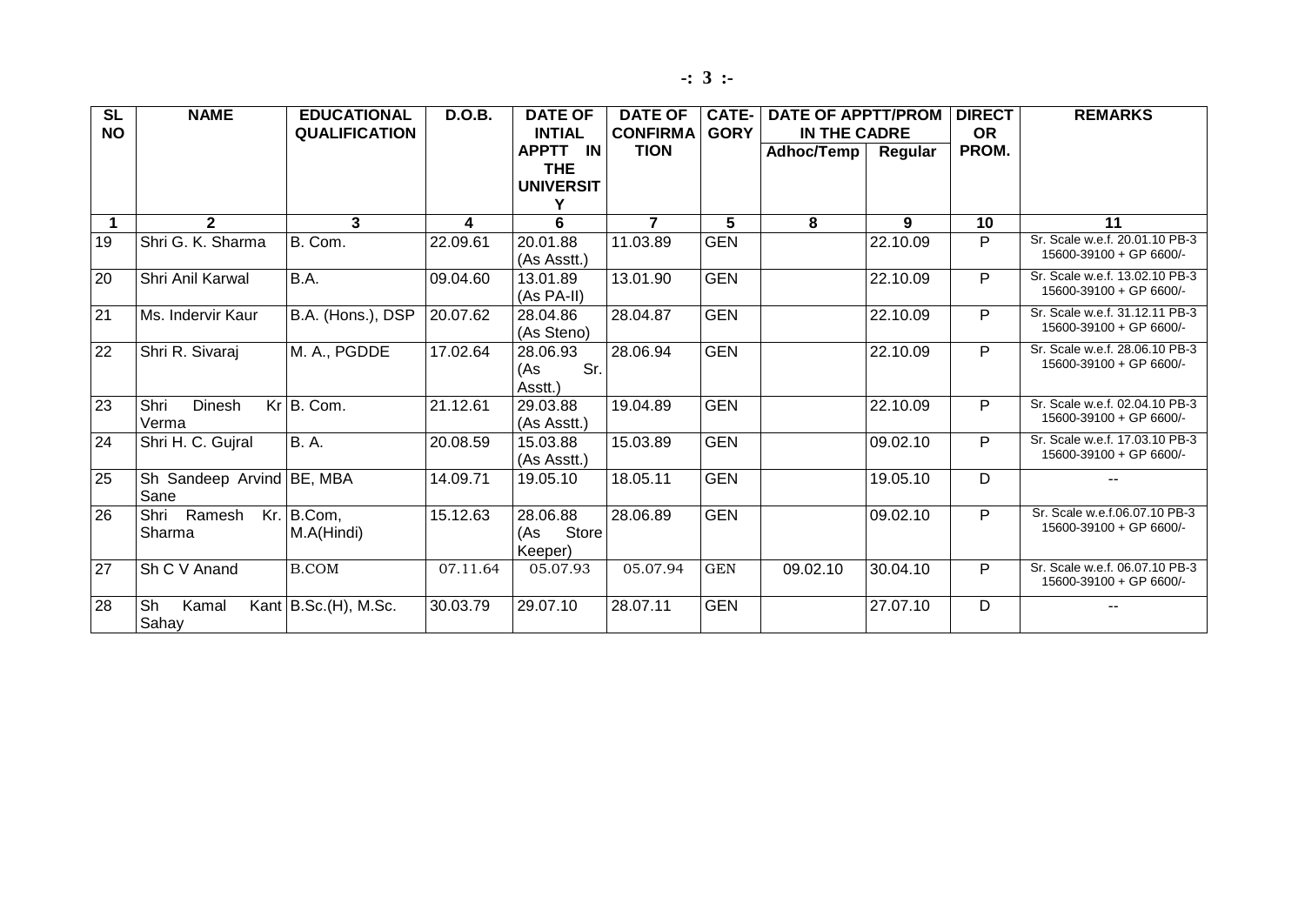| $\overline{\text{SL}}$ | <b>NAME</b>                                                 | <b>EDUCATIONAL</b>                    | <b>D.O.B.</b> | <b>DATE OF</b>                      | <b>DATE OF</b>                 | $CATE-$                | <b>DATE OF APPTT/PROM</b>  |          | <b>DIRECT</b>      | <b>REMARKS</b>                                            |
|------------------------|-------------------------------------------------------------|---------------------------------------|---------------|-------------------------------------|--------------------------------|------------------------|----------------------------|----------|--------------------|-----------------------------------------------------------|
| <b>NO</b>              |                                                             | <b>QUALIFICATION</b>                  |               | <b>INTIAL</b><br>APPTT IN           | <b>CONFIRMA</b><br><b>TION</b> | <b>GORY</b>            | IN THE CADRE<br>Adhoc/Temp |          | <b>OR</b><br>PROM. |                                                           |
|                        |                                                             |                                       |               | <b>THE</b><br><b>UNIVERSIT</b><br>Υ |                                |                        |                            | Regular  |                    |                                                           |
| $\blacktriangleleft$   | $\overline{2}$                                              | $\mathbf{3}$                          | 4             | $\overline{6}$                      | $\overline{7}$                 | $\overline{5}$         | 8                          | 9        | 10                 | 11                                                        |
| 29                     | Ms Nishi Saxena                                             | M.A. (HINDI)                          | 05.05.63      | 01.05.86                            | 01.05.87                       | <b>GEN</b>             | 09.02.10                   | 24.01.11 | P                  | Sr. Scale w.e.f. 31.12.11 PB-3<br>15600-39100 + GP 6600/- |
| 30                     | $\overline{\mathsf{Sh}}$<br>Awadesh<br>Pandey               | Kr B.Sc., M.Sc.                       | 04.09.77      | 30.06.10                            | 29.06.11                       | <b>GEN</b>             |                            | 30.06.10 | $\overline{D}$     | $\mathbf{L}$                                              |
| 31                     | Ms<br>Mittimani                                             | Surekha M.A., PGDDE                   | 22.09.65      | 24.04.86                            | 01.05.87                       | $\operatorname{GEN}$   | 09.02.10                   | 26.05.11 | $\overline{P}$     | Sr. Scale w.e.f. 31.12.11 PB-3<br>15600-39100 + GP 6600/- |
| 32                     | Ms. Pervesh Jain                                            | B.Com.                                | 23.07.62      | 01.05.86                            | 01.05.87                       | <b>GEN</b>             | 09.02.10                   | 26.05.11 | P                  | Sr. Scale w.e.f. 31.12.11 PB-3<br>15600-39100 + GP 6600/- |
| 33                     | $\overline{\mathsf{Sh}}$<br>Sanjeev<br>Verma                | M.Com.,<br>$Kr$ B.Com.,<br><b>NET</b> | 14.04.77      | 06.10.10                            | 05.10.11                       | $\overline{SC}$        |                            | 06.10.10 | $\overline{D}$     |                                                           |
| 34                     | <b>Sadhna</b><br>Ms<br>Malhotra                             | B.Com., PGDDE                         | 07.05.62      | 25.04.86                            | 01.05.87                       | <b>GEN</b>             | 09.02.10                   | 26.05.11 | $\overline{P}$     | Sr. Scale w.e.f. 31.12.11 PB-3<br>15600-39100 + GP 6600/- |
| 35                     | Ms Asha Arora                                               | B.A.                                  | 20.07.63      | 28.04.86                            | 01.05.87                       | <b>GEN</b>             | 09.04.10                   | 26.05.11 | P                  | Sr. Scale w.e.f. 05.09.12 PB-3<br>15600-39100 + GP 6600/- |
| $\overline{36}$        | Sh Sanzaya Patel                                            | B.Sc., MCA                            | 08.07.77      | 31.05.10                            | 30.05.11                       |                        |                            | 31.05.10 | D                  | $\overline{\phantom{a}}$                                  |
| $\overline{37}$        | Ms Neeta Sethi                                              | MADE, B.A                             | 21.01.63      | 25.04.86                            | 01.05.87                       | <b>GEN</b>             | 09.04.10                   | 05.10.11 | $\overline{P}$     | Sr. Scale w.e.f. 01.05.13 PB-3<br>15600-39100 + GP 6600/- |
| $\overline{38}$        | Sh C P Ahuja                                                | B.A.                                  | 23.05.61      | 20.08.86                            | 25.08.87                       | <b>GEN</b>             | 31.05.10                   | 05.10.11 | $\overline{P}$     | Sr. Scale w.e.f. 31.12.11 PB-3<br>15600-39100 + GP 6600/- |
| 39                     | Sh Vijaya Kumar M                                           | M.A.                                  | 27.08.75      | 09.07.10                            | 08.07.11                       | <b>SC</b>              |                            | 09.07.10 | D                  | $-$                                                       |
| 40                     | $\overline{\mathsf{Sh}}$<br>Kamaldeep M.Com<br>Singh Bhatia |                                       | 13.01.75      | 25.05.10                            | 24.05.11                       | $\overline{SC}$        |                            | 25.05.10 | D                  | $\overline{\phantom{a}}$                                  |
| 41                     | Sh Mukesh Kumar                                             | <b>BA</b>                             | 19.01.66      | 10.10.90                            | 10.10.91                       | $\overline{SC}$        |                            | 03.05.10 | D                  | $\overline{\phantom{a}}$                                  |
| 42                     | Sh Ajay Lakra                                               | $M.A.,$ NET                           | 14.10.70      | 01.09.10                            | 31.08.11                       | $\overline{\text{ST}}$ |                            | 01.09.10 | $\overline{D}$     | $\overline{\phantom{a}}$                                  |
| $\overline{43}$        | Sh J Thiru Murugan                                          | M.A.                                  | 01.05.73      | 26.05.10                            | 25.05.11                       | $\overline{SC}$        |                            | 26.05.10 | $\overline{D}$     | $\overline{\phantom{a}}$                                  |
| $\overline{44}$        | Sh Sapan Kr Ram                                             | M.Com, PGDPM                          | 18.07.78      | 27.09.10                            | 26.09.11                       | $\overline{SC}$        |                            | 27.09.10 | $\overline{D}$     | н.                                                        |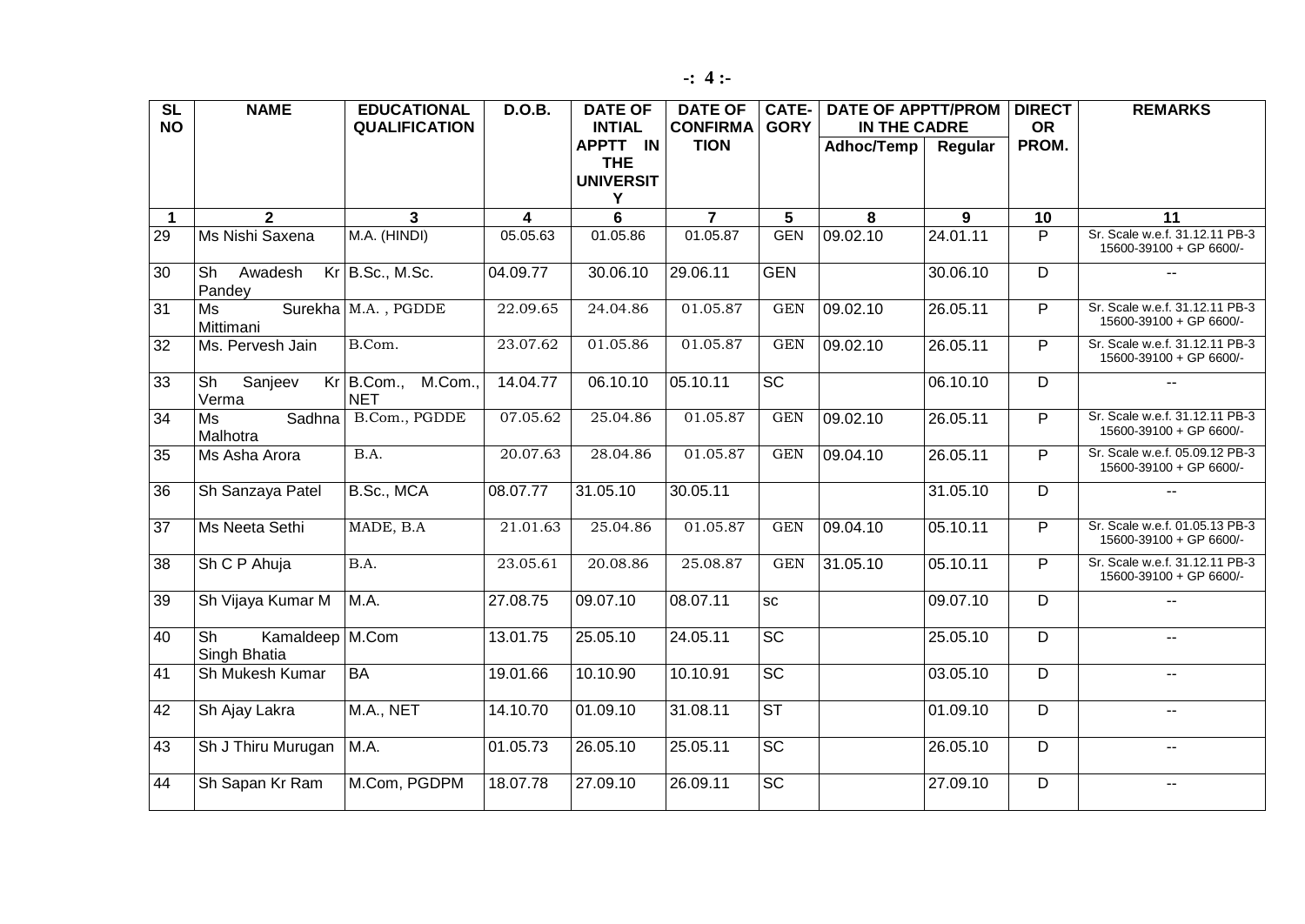| $\overline{\text{SL}}$<br><b>NO</b> | <b>NAME</b>                            | <b>EDUCATIONAL</b><br><b>QUALIFICATION</b> | <b>D.O.B.</b> | <b>DATE OF</b><br><b>INTIAL</b> | <b>DATE OF</b><br><b>CONFIRMA</b> | <b>CATE-1</b><br><b>GORY</b> | <b>DATE OF APPTT/PROM</b><br>IN THE CADRE |          | <b>DIRECT</b><br><b>OR</b> | <b>REMARKS</b>                                            |
|-------------------------------------|----------------------------------------|--------------------------------------------|---------------|---------------------------------|-----------------------------------|------------------------------|-------------------------------------------|----------|----------------------------|-----------------------------------------------------------|
|                                     |                                        |                                            |               | APPTT IN                        | <b>TION</b>                       |                              | Adhoc/Temp                                | Regular  | PROM.                      |                                                           |
|                                     |                                        |                                            |               | <b>THE</b>                      |                                   |                              |                                           |          |                            |                                                           |
|                                     |                                        |                                            |               | <b>UNIVERSIT</b><br>Y           |                                   |                              |                                           |          |                            |                                                           |
| $\mathbf 1$                         | $\mathbf{2}$                           | 3                                          | 4             | 6                               | $\overline{7}$                    | 5                            | 8                                         | 9        | 10                         | 11                                                        |
| 45                                  | Sh Gajula Ashok                        | M.Com., ICWA                               | 17.01.78      | 05.08.10                        | 04.08.11                          | <b>GEN</b>                   |                                           | 05.08.10 | D                          | $\mathbf{u}$                                              |
| 46                                  | Sh<br>Rajesh<br>Sharma                 | Kr. M.Sc.                                  | 15.01.70      | 15.11.10                        | 14.11.11                          | <b>GEN</b>                   |                                           | 15.11.10 | $\overline{D}$             | --                                                        |
| 47                                  | Sh Praveen Kumara M.Com., M.Phil.<br>B |                                            | 08.12.79      | 31.05.10                        | 30.05.11                          | <b>GEN</b>                   |                                           | 31.05.10 | $\overline{D}$             | --                                                        |
| 48                                  | Sh Nikhil Kant                         | BA(H), MBA                                 | 25.01.78      | 03.03.11                        | 02.03.12                          | <b>GEN</b>                   |                                           | 03.03.11 | D                          | $\overline{a}$                                            |
| 49                                  | Sh Lakshmi P Rao                       | <b>B.Com</b>                               | 04.01.64      | 27.10.88                        | 27.10.89                          | <b>GEN</b>                   |                                           | 05.10.11 | $\overline{P}$             | Sr. Scale w.e.f. 04.08.12 PB-3<br>15600-39100 + GP 6600/- |
| 50                                  | Sh V Gowri Shankar   M.A., B.Ed.       |                                            | 13.06.63      | 10.08.93                        | 10.08.94                          | <b>GEN</b>                   | 05.10.11                                  | 05.10.11 | P                          | Sr. Scale w.e.f. 04.08.12 PB-3<br>15600-39100 + GP 6600/- |
| 51                                  | Sh Ojha Jai Prakash   B.Sc., MA        |                                            | 05.12.74      | 14.01.11                        | 13.01.12                          | <b>GEN</b>                   |                                           | 14.01.11 | D                          |                                                           |
| 52                                  | Sh T Paokhan Lal                       | M.A.                                       | 01.03.67      | 01.03.93                        | 01.03.94                          | <b>ST</b>                    |                                           | 05.10.11 | $\overline{P}$             | Sr. Scale w.e.f. 07.08.12 PB-3<br>15600-39100 + GP 6600/- |
| 53                                  | Sh Nirmal Kumar                        | B.A., PGDDE                                | 27.03.62      | 24.01.90                        | 31.08.91                          | SC                           |                                           | 05.10.11 | $\overline{P}$             | Sr. Scale w.e.f.01.07.14 PB-3<br>15600-39100 + GP 6600/-  |
| 54                                  | Sh Anand Kumar                         | B.Sc., MFM, DSE                            | 10.01.74      | 03.01.11                        | 02.01.12                          | <b>GEN</b>                   |                                           | 03.01.11 | D                          | $- -$                                                     |
| 55                                  | Sh Anirudh Singh                       | <b>SHASTRI</b>                             | 04.04.60      | 07.10.88                        | 07.10.89                          | $\overline{SC}$              |                                           | 05.10.11 | $\overline{P}$             | $- -$                                                     |
| 56                                  | Sh Anil Kumar                          | M.Sc., MBA                                 | 01.01.75      | 08.02.11                        | 07.02.12                          | <b>GEN</b>                   |                                           | 08.02.11 | D                          | --                                                        |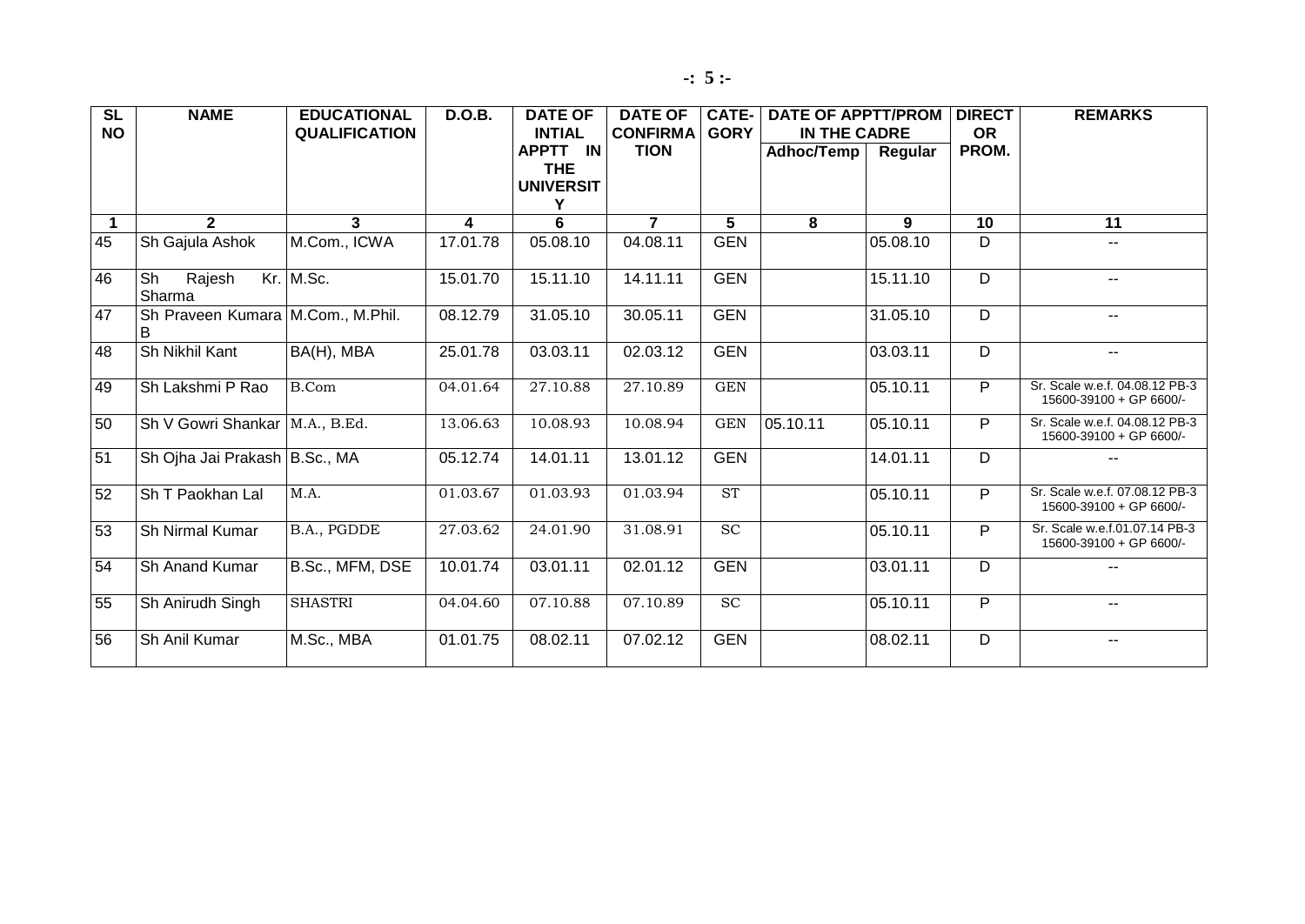| <b>SL</b><br><b>NO</b> | <b>NAME</b>                                           | <b>EDUCATIONAL</b><br><b>QUALIFICATION</b> | <b>D.O.B.</b>           | <b>DATE OF</b><br><b>INTIAL</b> | <b>DATE OF</b><br><b>CONFIRMA</b> | <b>GORY</b> | <b>CATE- DATE OF APPTT/PROM IN</b><br><b>THE CADRE</b>                                                                                                                                                                                                                                                                                                                                       |          | DIR.<br><b>OR</b> | <b>REMARKS</b>                                            |
|------------------------|-------------------------------------------------------|--------------------------------------------|-------------------------|---------------------------------|-----------------------------------|-------------|----------------------------------------------------------------------------------------------------------------------------------------------------------------------------------------------------------------------------------------------------------------------------------------------------------------------------------------------------------------------------------------------|----------|-------------------|-----------------------------------------------------------|
|                        |                                                       |                                            |                         | APPTT IN                        | <b>TION</b>                       |             | Adhoc/Temp                                                                                                                                                                                                                                                                                                                                                                                   | Regular  | <b>PROM</b>       |                                                           |
|                        |                                                       |                                            |                         | <b>THE</b><br><b>UNIVERSIT</b>  |                                   |             |                                                                                                                                                                                                                                                                                                                                                                                              |          |                   |                                                           |
|                        |                                                       |                                            |                         | Υ                               |                                   |             |                                                                                                                                                                                                                                                                                                                                                                                              |          |                   |                                                           |
| $\overline{1}$         | $\overline{2}$                                        | 3                                          | $\overline{\mathbf{4}}$ | $\overline{6}$                  | $\overline{7}$                    | 5           | 8                                                                                                                                                                                                                                                                                                                                                                                            | 9        | 10                | 11                                                        |
| 57                     | Ms.<br>Shanthalakshmi                                 | $R$ B.COM., PGDFM                          | 10.08.64                | 06.01.94                        | 06.01.95                          | <b>GEN</b>  | 05.10.11                                                                                                                                                                                                                                                                                                                                                                                     | 30.04.12 | P                 | Sr. Scale w.e.f. 15.11.12 PB-3<br>15600-39100 + GP 6600/- |
| 58                     | DR. GOVIND SINGH   M.SC (Agr.), P.hD,<br><b>BISHT</b> | <b>NET</b>                                 | 12.05.77                | 07.09.2011                      | 06.09.12                          | <b>GEN</b>  | $\cdots$                                                                                                                                                                                                                                                                                                                                                                                     | 07.09.11 | $\overline{D}$    | $\sim$ $\sim$                                             |
| 59                     | <b>SH. CHENNU</b><br><b>BALACHANDAR</b>               | B.Com, MBA                                 | 11.07.76                | 22.06.2011                      | 21.06.12                          | <b>GEN</b>  | $\qquad \qquad - - -$                                                                                                                                                                                                                                                                                                                                                                        | 22.06.11 | D                 | $\sim$ $\sim$                                             |
| 60                     | MS. MANJULA<br><b>MALIK</b>                           | M.A, PGDDE                                 | 05.03.65                | 01.01.90                        | 01.01.91                          | <b>GEN</b>  | $\frac{1}{2}$                                                                                                                                                                                                                                                                                                                                                                                | 11.01.13 | $\mathsf{P}$      | Sr. Scale w.e.f.14.05.13 PB-3<br>15600-39100 + GP 6600/-  |
| 61                     | <b>SH. ASHOKE</b><br><b>BARUA</b>                     | B.Com., PGDDE                              | 04.03.61                | 21.01.93                        | 21.01.94                          | <b>ST</b>   | $\frac{1}{2}$                                                                                                                                                                                                                                                                                                                                                                                | 11.01.13 | $\overline{P}$    | $\mathbf{u} = \mathbf{v}$                                 |
| 62                     | SH. I. P. MUNJAL                                      | B.Com.                                     | 01.06.62                | 31.01.90                        | 06.07.91                          | <b>GEN</b>  | 11.01.13                                                                                                                                                                                                                                                                                                                                                                                     | 11.01.13 | $\mathbf{P}$      | Sr. Scale w.e.f. 30.11.12 PB-3<br>15600-39100 + GP 6600/- |
| 63                     | SH. VIVEK SINGH                                       | M.A, M.COM,<br>MBA, LLB                    | 12.01.77                | 02.12.13                        | 01.12.14                          | <b>GEN</b>  | $\frac{1}{2}$                                                                                                                                                                                                                                                                                                                                                                                | 02.12.13 | D                 |                                                           |
| 64                     | <b>SH UMESH KUMAR</b><br><b>SHARMA</b>                | B.Com.                                     | 13.04.63                | 24.07.87                        | 27.07.88                          | <b>GEN</b>  | 11.01.13                                                                                                                                                                                                                                                                                                                                                                                     | 30.04.13 | $\mathbf{P}$      | Sr. Scale w.e.f. 01.05.13 PB-3<br>15600-39100 + GP 6600/- |
| 65                     | <b>SH. APURBA</b><br><b>SWARNAKAR</b>                 |                                            | 15.01.76                | 29.08.13                        | 28.08.14                          | SC<br>(PWD) | $\frac{1}{2} \left( \frac{1}{2} \right) \left( \frac{1}{2} \right) \left( \frac{1}{2} \right)$                                                                                                                                                                                                                                                                                               | 29.08.13 | D                 | $\sim$ $\sim$                                             |
| 66                     | SH. P.K. SHARMA                                       | B.Com., PGDDE                              | 30.04.63                | 24.07.87                        | 08.09.88                          | <b>GEN</b>  | 11.01.13                                                                                                                                                                                                                                                                                                                                                                                     | 31.08.13 | $\mathbf{P}$      | Sr. Scale w.e.f. 22.04.10 PB-3<br>15600-39100 + GP 6600/- |
| 67                     | <b>SH. KULVEER</b><br>SINGH DAGAR                     | M.A., LLB, MBA                             | 01.02.65                | 20.08.86                        | 20.08.87                          | <b>GEN</b>  | 11.01.13                                                                                                                                                                                                                                                                                                                                                                                     | 31.08.14 | P                 | Sr. Scale w.e.f. 01.07.14 PB-3<br>15600-39100 + GP 6600/- |
| 68                     | SH. MANOJ KUMAR MBA, LLB                              |                                            | 05.07.72                | 17.10.13                        | 16.10.14                          | SC          | $\frac{1}{2} \frac{1}{2} \frac{1}{2} \frac{1}{2} \frac{1}{2} \frac{1}{2} \frac{1}{2} \frac{1}{2} \frac{1}{2} \frac{1}{2} \frac{1}{2} \frac{1}{2} \frac{1}{2} \frac{1}{2} \frac{1}{2} \frac{1}{2} \frac{1}{2} \frac{1}{2} \frac{1}{2} \frac{1}{2} \frac{1}{2} \frac{1}{2} \frac{1}{2} \frac{1}{2} \frac{1}{2} \frac{1}{2} \frac{1}{2} \frac{1}{2} \frac{1}{2} \frac{1}{2} \frac{1}{2} \frac{$ | 17.10.13 | $\overline{D}$    |                                                           |
| 69                     | MS. KANCHAN<br><b>BALA GROVER</b>                     | M.Com                                      | 22.01.65                | 22.10.86                        | 22.10.87                          | <b>GEN</b>  | 11.01.13                                                                                                                                                                                                                                                                                                                                                                                     | 30.09.14 | P                 | Sr. Scale w.e.f. 01.07.14 PB-3<br>15600-39100 + GP 6600/- |
| 70                     | SH.M.V.S.V. SAI                                       | B.Sc.                                      | 02.02.60                | 05.02.90                        | 06.07.91                          | <b>GEN</b>  | 11.01.13                                                                                                                                                                                                                                                                                                                                                                                     | 28.02.15 | P                 | Sr. Scale w.e.f. 01.07.14 PB-3<br>15600-39100 + GP 6600/- |
| 71                     | DR. PAWAN KUMAR P.HD, MBA                             |                                            | 11.07.83                | 11.10.13                        | 10.10.14                          | <b>GEN</b>  | $\cdots$                                                                                                                                                                                                                                                                                                                                                                                     | 11.10.13 | D                 |                                                           |
| 72                     | SH. A.K. GIGOO                                        | B.Sc., DIM                                 | 15.04.62                | 16.02.90                        | 06.07.91                          | <b>GEN</b>  | 11.01.13                                                                                                                                                                                                                                                                                                                                                                                     | 31.03.15 | $\mathbf{P}$      | Sr. Scale w.e.f. 01.07.14 PB-3<br>15600-39100 + GP 6600/- |
| 73                     | SH. D. ANAND<br><b>REDDY</b>                          | <b>B.Sc</b>                                | 07.10.61                | 29.01.90                        | 06.07.91                          | <b>GEN</b>  | 11.01.13 (By<br>Court Order)                                                                                                                                                                                                                                                                                                                                                                 | 30.04.15 |                   | $-$                                                       |
| $\overline{74}$        | SH. NADA TADO                                         |                                            | 09.11.71                | 26.08.13                        | 25.08.14                          | <b>ST</b>   | $\frac{1}{2}$                                                                                                                                                                                                                                                                                                                                                                                | 26.08.13 | $\overline{D}$    | $-$                                                       |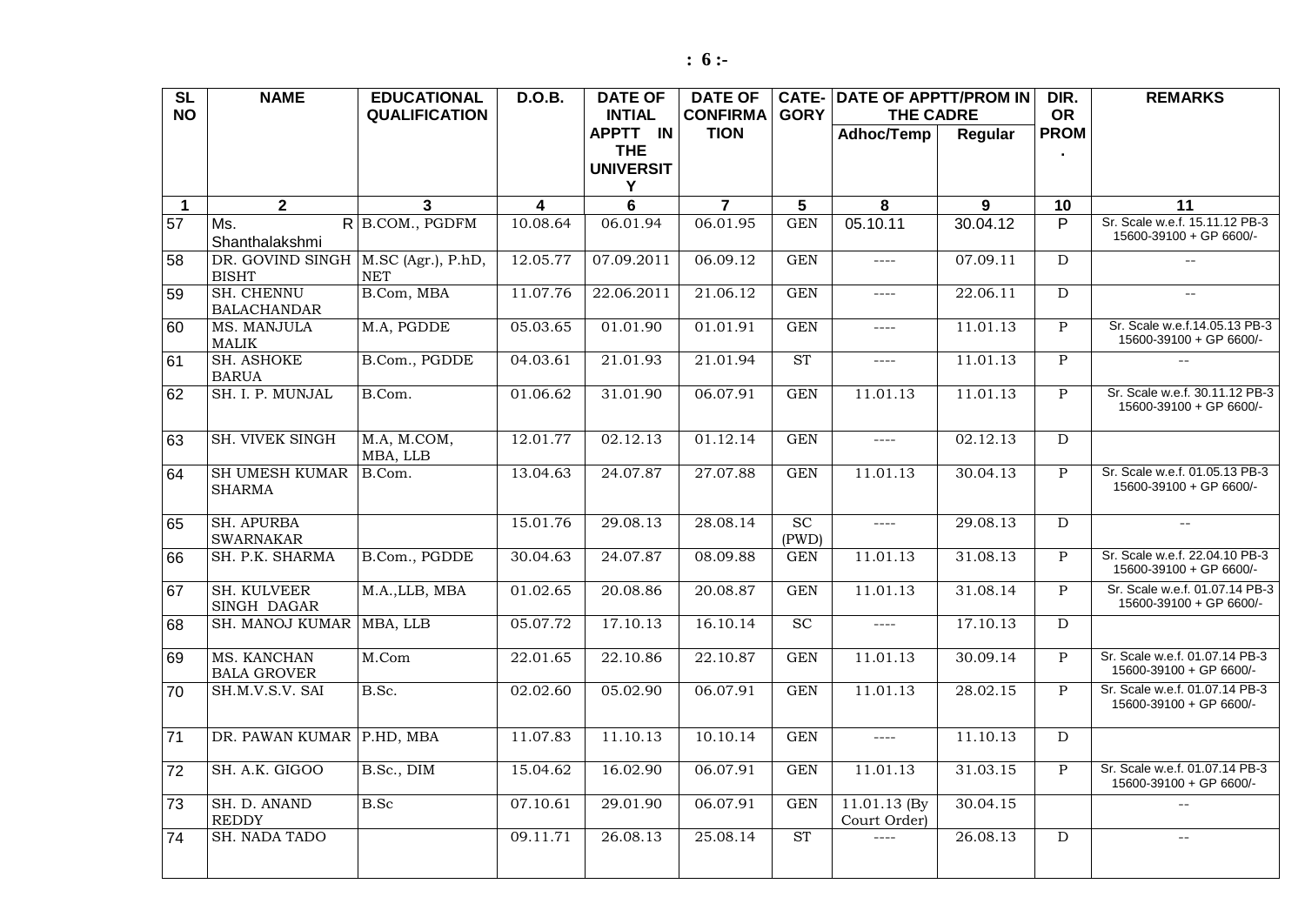| <b>SL</b>            | <b>NAME</b>                             | <b>EDUCATIONAL</b>               | <b>D.O.B.</b> | <b>DATE OF</b>                      | <b>DATE OF</b>                 |                         | <b>CATE- DATE OF APPTT/PROM IN</b>                                                                                                                                                                                                                                                                                                                                                           |          | DIR.                     | <b>REMARKS</b>                                            |
|----------------------|-----------------------------------------|----------------------------------|---------------|-------------------------------------|--------------------------------|-------------------------|----------------------------------------------------------------------------------------------------------------------------------------------------------------------------------------------------------------------------------------------------------------------------------------------------------------------------------------------------------------------------------------------|----------|--------------------------|-----------------------------------------------------------|
| <b>NO</b>            |                                         | <b>QUALIFICATION</b>             |               | <b>INTIAL</b><br>APPTT IN           | <b>CONFIRMA</b><br><b>TION</b> | <b>GORY</b>             | <b>THE CADRE</b>                                                                                                                                                                                                                                                                                                                                                                             |          | <b>OR</b><br><b>PROM</b> |                                                           |
|                      |                                         |                                  |               | <b>THE</b><br><b>UNIVERSIT</b><br>Y |                                |                         | Adhoc/<br>Temp.                                                                                                                                                                                                                                                                                                                                                                              | Regular  |                          |                                                           |
| $\blacktriangleleft$ | $\overline{2}$                          | 3                                | 4             | 6                                   | $\overline{7}$                 | 5                       | 8                                                                                                                                                                                                                                                                                                                                                                                            | 9        | 10                       | 11                                                        |
| 75                   | SH. M.S. NEGI                           | B.Sc., PGDCA                     | 27.06.62      | 12.03.90                            | 06.07.91                       | <b>GEN</b>              | 11.01.13                                                                                                                                                                                                                                                                                                                                                                                     | 31.07.15 | $\mathsf{P}$             | Sr. Scale w.e.f. 01.07.14 PB-3<br>15600-39100 + GP 6600/- |
| 76                   | MS A RADHA                              | M.A., PGDDE                      | 09.09.65      | 06.08.87                            | 08.09.88                       | $\overline{\text{GEN}}$ | 11.01.13                                                                                                                                                                                                                                                                                                                                                                                     | 31.03.14 | $\mathbf{P}$             | Sr. Scale w.e.f. 01.07.14 PB-3<br>15600-39100 + GP 6600/- |
| 77                   | <b>SH. S.</b><br><b>SWAMINATHAN</b>     | B.Com                            | 10.06.63      | 07.08.87                            | 08.09.88                       | <b>GEN</b>              | 11.01.13                                                                                                                                                                                                                                                                                                                                                                                     | 31.12.15 | $\mathbf{P}$             | Sr. Scale w.e.f. 01.07.14 PB-3<br>15600-39100 + GP 6600/- |
| 78                   | <b>SH. RADHEY</b><br><b>SHYAM MEENA</b> | <b>B.Com</b>                     | 25.03.64      | 22.01.93                            | 22.01.94                       | $\overline{\text{ST}}$  | $\frac{1}{2}$                                                                                                                                                                                                                                                                                                                                                                                | 25.01.16 | P                        | $\mathcal{L} = \mathcal{L}$                               |
| 79                   | <b>SH.RAM BABU</b><br><b>SOLOMAN</b>    | B.A.                             | 28.07.59      | 09.04.90                            | 12.09.91                       | $\overline{SC}$         | 11.01.13                                                                                                                                                                                                                                                                                                                                                                                     | 26.05.16 | $\mathbf{P}$             | $\mathcal{L} = \mathcal{L}$                               |
| 80                   | <b>SH. ANIL MADAN</b>                   | $M.$ Co $M$                      | 31.01.66      | 16.10.87                            | 29.10.88                       | GEN                     | $\cdots$                                                                                                                                                                                                                                                                                                                                                                                     | 23.11.16 | $\mathbf{P}$             | $\overline{\phantom{m}}$                                  |
| 81                   | SH. B.P. MOHANTY                        | <b>B.A (HONS)</b>                | 02.06.61      | 31.01.90                            | 06.07.91                       | <b>GEN</b>              | $\frac{1}{2} \frac{1}{2} \frac{1}{2} \frac{1}{2} \frac{1}{2} \frac{1}{2} \frac{1}{2} \frac{1}{2} \frac{1}{2} \frac{1}{2} \frac{1}{2} \frac{1}{2} \frac{1}{2} \frac{1}{2} \frac{1}{2} \frac{1}{2} \frac{1}{2} \frac{1}{2} \frac{1}{2} \frac{1}{2} \frac{1}{2} \frac{1}{2} \frac{1}{2} \frac{1}{2} \frac{1}{2} \frac{1}{2} \frac{1}{2} \frac{1}{2} \frac{1}{2} \frac{1}{2} \frac{1}{2} \frac{$ | 23.11.16 | P                        | $-$                                                       |
| 82                   | SH. K.K. JOSEPH                         | B.A                              | 16.11.60      | 28.02.90                            | 06.07.91                       | <b>GEN</b>              | $\cdots$                                                                                                                                                                                                                                                                                                                                                                                     | 23.11.16 | $\mathbf{P}$             | $\overline{\phantom{m}}$                                  |
| 83                   | SH. SAMUEL RALTE M.A (ENG)              |                                  | 11.10.72      | 14.01.08                            | 14.01.09                       | ST                      | $\cdots$                                                                                                                                                                                                                                                                                                                                                                                     | 31.12.16 | $\mathbf{P}$             | $-$                                                       |
| 84                   | <b>SH. BAL KISHAN</b>                   | <b>B.COM (HONS.)</b>             | 01.01.62      | 13.11.86                            | 13.11.87                       | <b>GEN</b>              | 23.11.16                                                                                                                                                                                                                                                                                                                                                                                     | 30.04.17 | $\mathbf{P}$             |                                                           |
| 85                   | <b>SH. VIKAS KUMAR</b>                  | <b>B.COM</b>                     | 02.09.74      | 12.01.95                            | 12.01.96                       | $\overline{SC}$         | 23.11.16                                                                                                                                                                                                                                                                                                                                                                                     | 30.04.17 | $\mathbf{P}$             |                                                           |
| 86                   | SH. S. BALAJI                           | M.A (PA), PGDDE,<br><b>B.COM</b> | 11.07.63      | 31.01.90                            | 06.07.91                       | <b>GEN</b>              | 23.11.16                                                                                                                                                                                                                                                                                                                                                                                     | 31.05.17 | P                        |                                                           |
| 87                   | <b>SH. RAJESH</b><br><b>SHARMA</b>      | <b>BTS</b>                       | 28.06.66      | 21.09.87                            | 21.09.88                       | <b>GEN</b>              | 23.11.16                                                                                                                                                                                                                                                                                                                                                                                     | 16.06.17 | $\overline{P}$           |                                                           |
| 88                   | SH. K.K. SHARMA                         | B.A                              | 12.05.61      | 02.02.90                            | 06.07.91                       | GEN                     | 23.11.16                                                                                                                                                                                                                                                                                                                                                                                     | 07.08.17 | $\mathbf{P}$             |                                                           |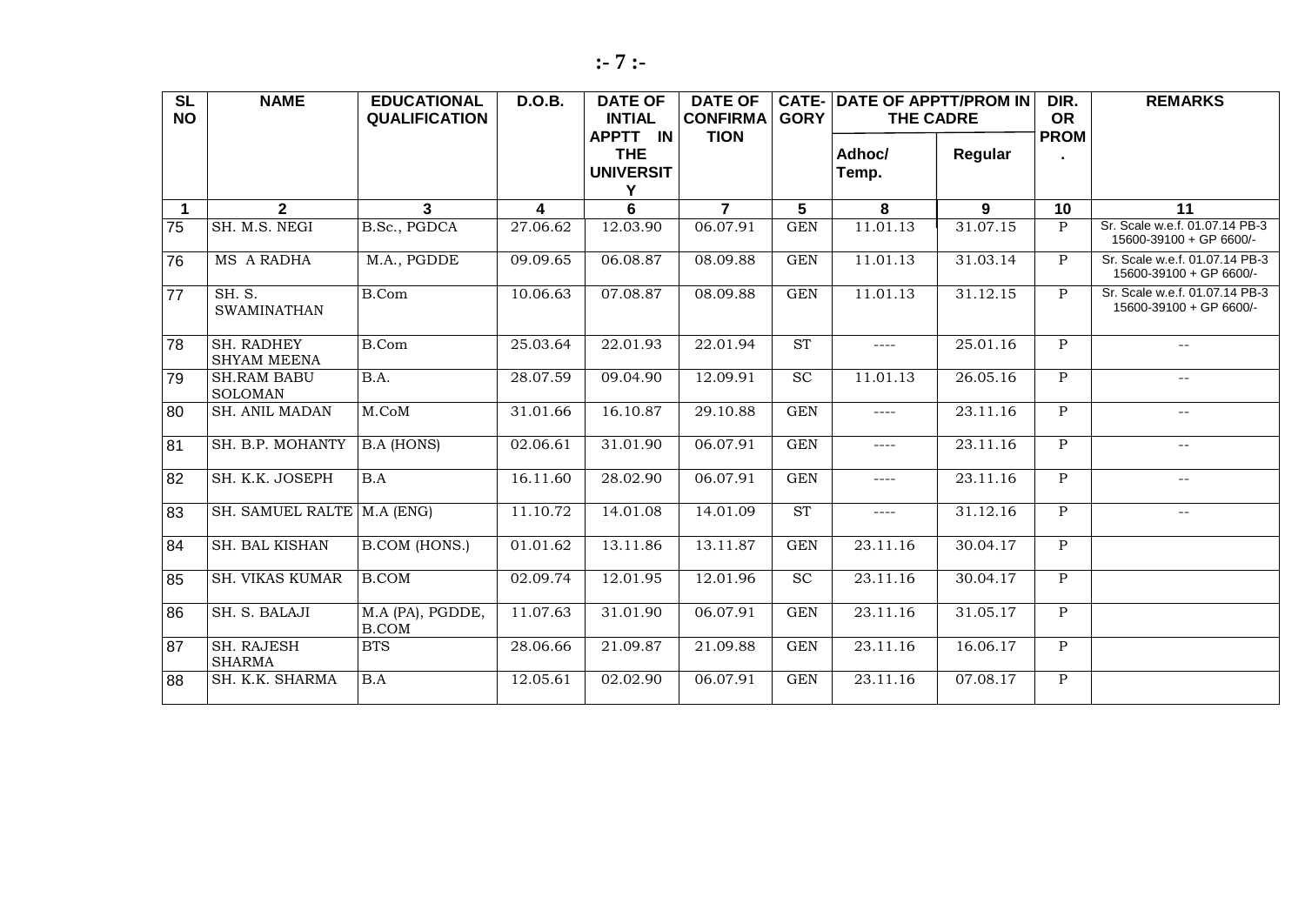| <b>SL</b><br><b>NO</b> | <b>NAME</b>                   | <b>EDUCATIONAL</b><br><b>QUALIFICATION</b> | <b>D.O.B.</b> | <b>DATE OF</b><br><b>INTIAL</b><br>APPTT IN | <b>DATE OF</b><br><b>CONFIRMA</b><br><b>TION</b> | $CATE-$<br><b>GORY</b> | <b>DATE OF APPTT/PROM IN</b><br><b>THE CADRE</b> |          | DIR.<br><b>OR</b><br><b>PROM</b> | <b>REMARKS</b> |
|------------------------|-------------------------------|--------------------------------------------|---------------|---------------------------------------------|--------------------------------------------------|------------------------|--------------------------------------------------|----------|----------------------------------|----------------|
|                        |                               |                                            |               | <b>THE</b><br><b>UNIVERSIT</b>              |                                                  |                        | Adhoc/<br>Temp.                                  | Regular  |                                  |                |
| 1                      | $\mathbf{2}$                  | 3                                          | 4             | 6                                           | $\overline{7}$                                   | 5                      | 8                                                | 9        | 10                               | 11             |
| 89                     | <b>SH. SURINDER</b><br>SINGH  | M.A, PGDDE                                 | 30.10.62      | 31.01.90                                    | 06.07.91                                         | <b>GEN</b>             | 23.11.16                                         | 31.01.18 | $\mathbf{P}$                     |                |
| 90                     | <b>SH. LALIT KUMAR</b>        | <b>B.COM</b>                               | 03.02.63      | 31.08.90                                    | 31.08.91                                         | GEN                    | 23.11.16                                         | 28.02.18 | $\mathbf{P}$                     |                |
| 91                     | SH. T.V. HEMADRI              | B.COM, LLB                                 | 25.05.60      | 17.04.90                                    | 31.08.91                                         | <b>GEN</b>             | 23.11.16                                         | 28.02.18 | $\mathbf{P}$                     |                |
| 92                     | SH. K.M.<br><b>NAZARUDDIN</b> | MA, CIC                                    | 06.11.61      | 30.01.90                                    | 31.08.91                                         | GEN                    | 21.09.17                                         | 30.04.18 | $\, {\bf P}$                     |                |
| 93                     | SH. RAKESH<br><b>KUMAR</b>    | <b>B.COM</b>                               | 01.01.62      | 27.01.87                                    | 30.01.88                                         | <b>GEN</b>             | 21.09.17                                         | 31.05.18 | P                                |                |
| 94                     | MS. RENUKA<br><b>GROVER</b>   | B.SC, BED,<br>PGDCP, MA                    | 23.03.63      | 01.01.90                                    | 31.08.91                                         | <b>GEN</b>             | 21.09.17                                         | 31.05.18 | $\mathbf{P}$                     |                |
| 95                     | <b>MS. RAMA KAPOOR</b>        | B.A, PGDDE                                 | 07.08.63      | 25.01.90                                    | 31.08.91                                         | GEN                    | 21.09.17                                         | 30.06.18 | P                                |                |
| 96                     | DR. SAMPAT RAY<br>AGRAWAL     | MADE, MOOC,<br>PH.D                        | 13.12.64      | 19.07.93                                    | 19.07.94                                         | <b>GEN</b>             | 21.09.17                                         | 25.10.18 | $\mathbf{P}$                     |                |
| 97                     | SH. K.C. PANDEY               | MA, MADE                                   | 12.12.63      | 28.02.90                                    | 31.08.91                                         | $\operatorname{GEN}$   | 21.09.17                                         | 08.10.18 | $\mathbf{P}$                     |                |
| 98                     | SH. JAI LAL                   | MA                                         | 08.09.62      | 24.08.87                                    | 29.10.88                                         | <b>SC</b>              | 23.11.16                                         | 08.10.18 | P                                |                |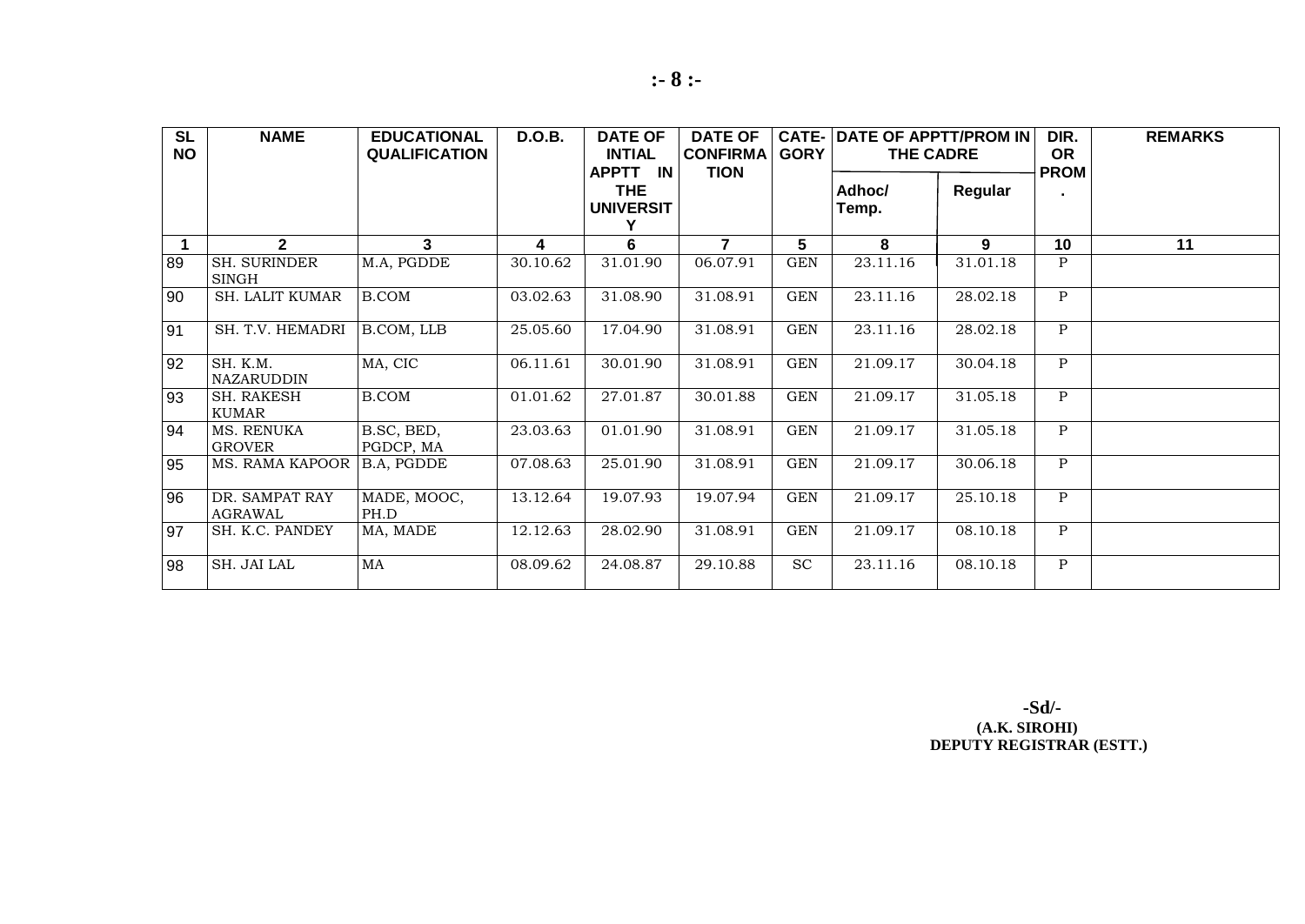### **PROVISIONAL SENIORITY LIST OF ASSISTANT REGISTRAR (OFFICIAL LANGUAGE) IN THE PAY LEVEL-10 (56100-177500) AS ON 01.07.2019**

| <b>S1.</b><br>No. | Name Of The<br>Employee     | Qualific-<br>ation | Date Of<br><b>Birth</b> | Date of<br>Initial      | Date of<br>Confirmati | Cat | Date Of Apptt. In<br>The Cadre |          | <b>Direct</b><br>Or | Sr. Scale<br>Given | <b>Remarks</b> |
|-------------------|-----------------------------|--------------------|-------------------------|-------------------------|-----------------------|-----|--------------------------------|----------|---------------------|--------------------|----------------|
|                   |                             |                    |                         | Apptt. In<br>University | on                    |     | Adhoc/<br>Temp                 | Regular  | Promotion           | <b>W.E.F.</b>      |                |
|                   | SH. VIRENDER<br>SINGH BISHT | M.A (Hindi         | 04.07.60                | 03.04.89                | 03.04.90              | GEN | $---$                          | 25.01.16 |                     |                    |                |
|                   |                             |                    |                         |                         |                       |     |                                |          |                     |                    |                |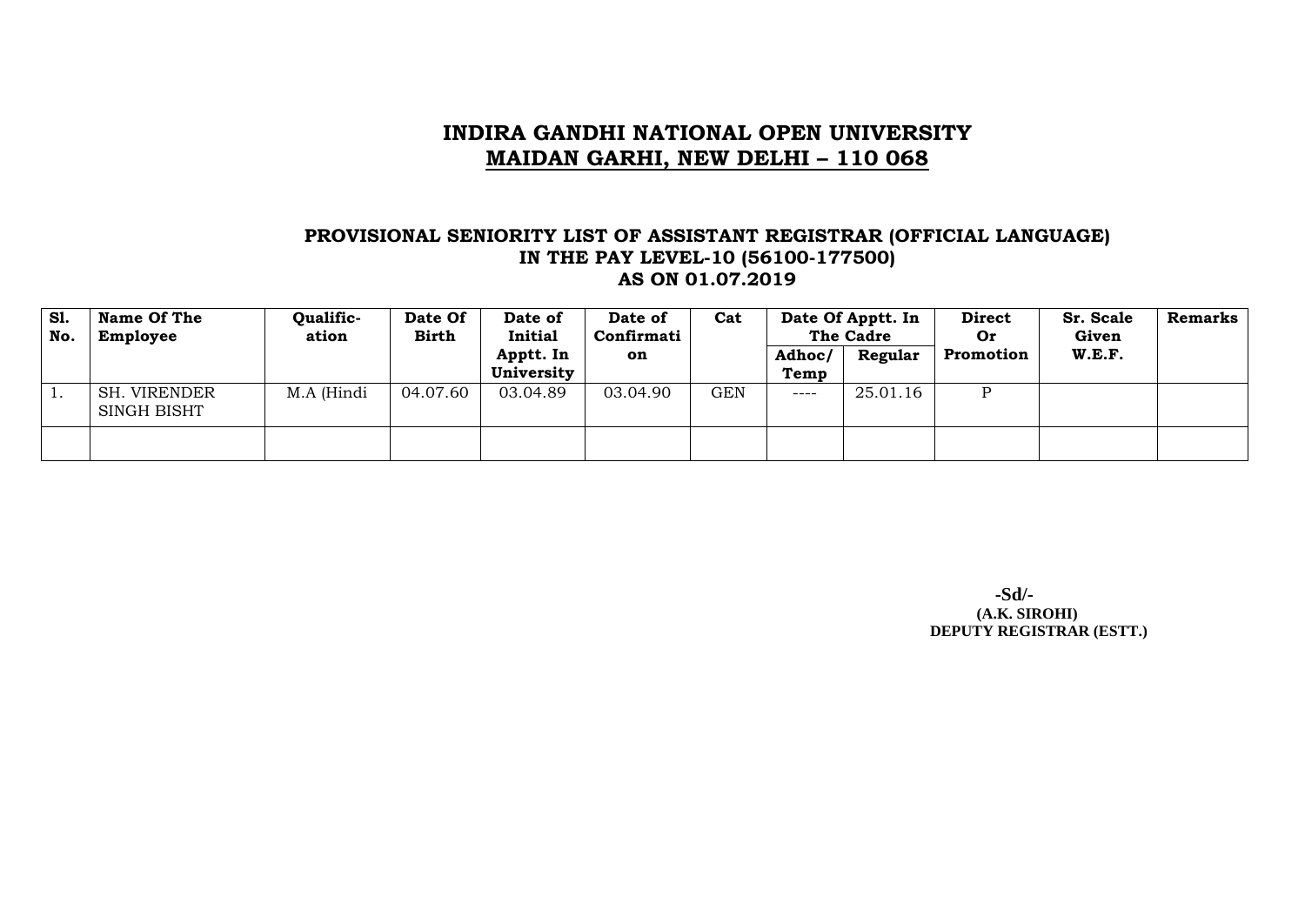### **PROVISIONAL SENIORITY LIST OF EXECUTIVE ENGINEER IN THE PAY LEVEL-13 (123100-215900) AS ON 01.07.2019**

| S1.<br>No. | Name Of The<br>Employee | Qualific-<br>ation                          | Date Of<br><b>Birth</b> | Date of<br><b>Initial</b> | Date of<br>Confirmat | Cat        | Date Of Apptt. In<br>The Cadre |          | <b>Direct</b><br><b>Or</b> | Sr. Scale<br>Given W.E.F.                                       | <b>Remarks</b> |
|------------|-------------------------|---------------------------------------------|-------------------------|---------------------------|----------------------|------------|--------------------------------|----------|----------------------------|-----------------------------------------------------------------|----------------|
|            |                         |                                             |                         | Apptt. in<br>University   | ion                  |            | Adhoc/<br>Temp                 | Regular  | Promotion                  |                                                                 |                |
|            | Sh R Sudheer<br>Reddy   | Bachelor of<br>Technology<br>(Civil)        | 23.05.63                | 01.10.1987                | 01.10.88             | GEN        |                                | 28.03.05 | P                          | Placed in the<br>Sr. Scale<br>10000-325-15200<br>w.e.f 11.07.02 | CPO (I/c)      |
| 2.         | Sh. U.P.<br>Sharma      | Intermediate,<br>Diploma in<br>Elect. Engg. | 01.01.64                | 26.05.89                  | 26.05.90             | <b>GEN</b> |                                | 07.02.08 | P                          | Placed in the<br>Sr. Scale<br>10000-325-15200<br>w.e.f 11.07.02 |                |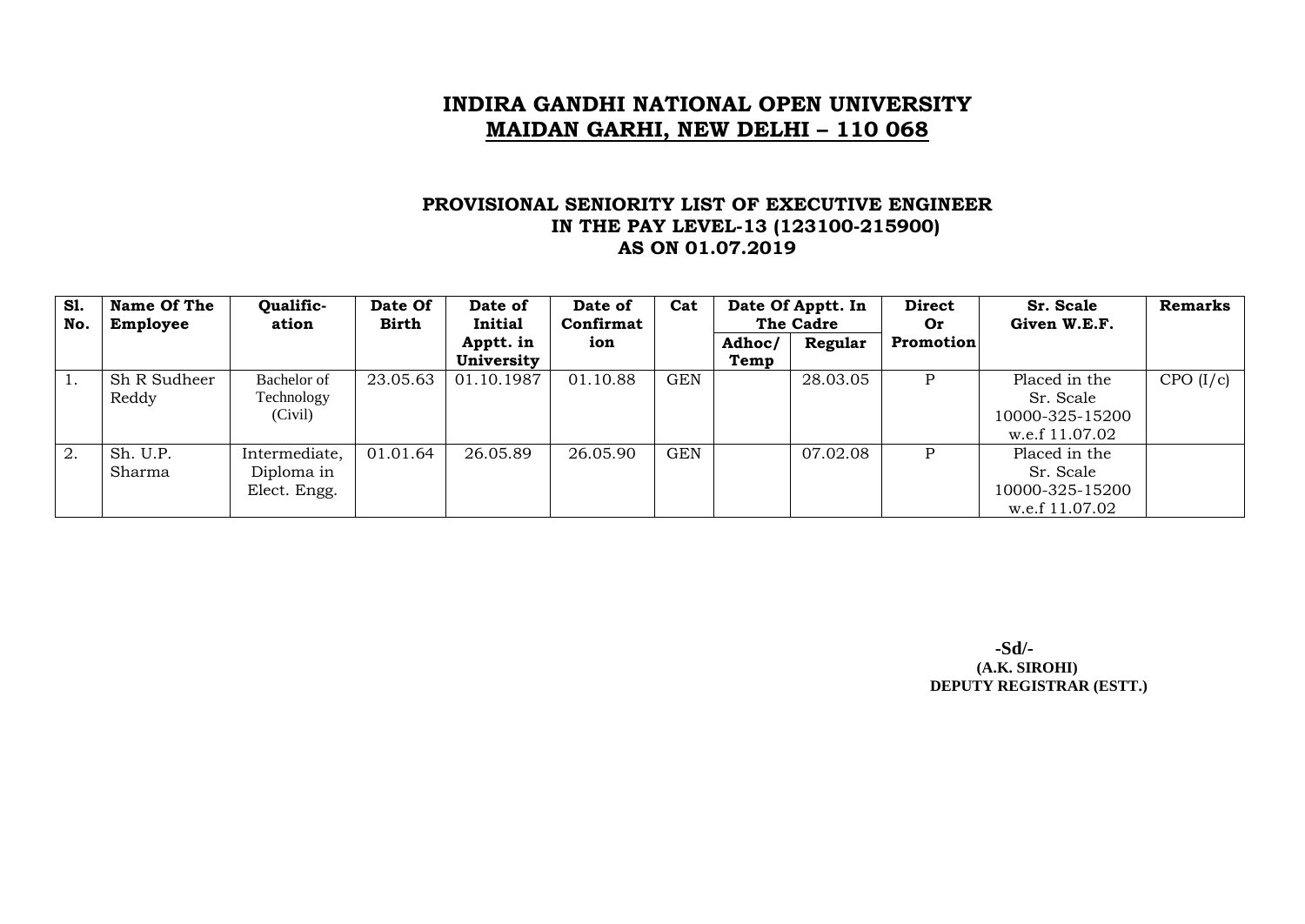#### **PROVISIONAL SENIORITY LIST OF ASSISTANT REGISTRAR (LEGAL) IN THE PAY LEVEL-10 (56100-177500) AS ON 01.07.2019**

| S1.<br>No. | Name Of The<br>Employee      | Qualific-<br>ation     | Date Of<br><b>Birth</b> | Date of<br>Initial      | Date of<br>Confir- | Cat        | Date Of Apptt. In<br><b>The Cadre</b> |          | <b>Direct</b><br><b>Or</b> | Sr. Scale<br>Given | Remarks |
|------------|------------------------------|------------------------|-------------------------|-------------------------|--------------------|------------|---------------------------------------|----------|----------------------------|--------------------|---------|
|            |                              |                        |                         | Apptt. In<br>University | mation             |            | Adhoc/<br>Temp                        | Regular  | Promotion                  | W.E.F.             |         |
|            | Ms. Deepthi S Nair           | B.A.LLB, LLM           | 27.09.81                | 06.06.11                | 06.06.12           | GEN        | $--- -$                               | 06.06.11 | Direct                     |                    |         |
| 2.         | . Vibhash<br>Sh.<br>Tripathi | B.Sc, LLB,<br>LLM, MBA | 11.03.75                | 15.06.11                | 15.06.12           | <b>GEN</b> | $--- -$                               | 15.06.11 | Direct                     |                    |         |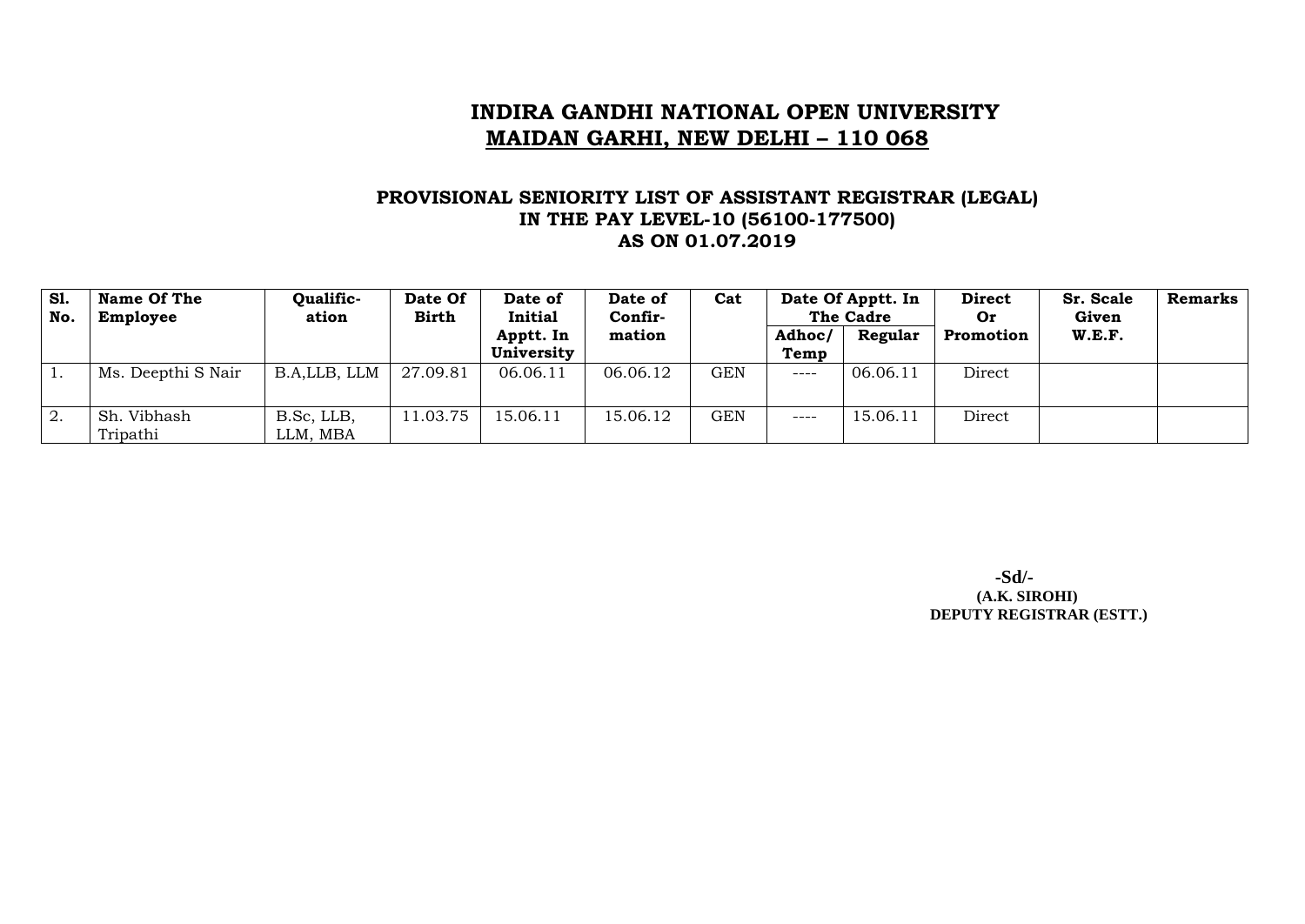# **PROVISIONAL SENIORITY LIST OF DEPUTY REGISTRAR (PUBLICATION) IN THE PAY LEVEL-12 (78800-209200)/PAY LEVEL-13 (123100-215900) AS ON 01.07.2019**

| <b>S1.</b><br>No. | <b>Name Of The</b><br>Employee | Qualific- ation | Date Of<br>Birth | Date of<br>Initial      | Date of<br>Confirmat | Cat | Date Of Apptt. In<br><b>The Cadre</b> |         | <b>Direct</b><br>0r | Sr. Scale<br>Given |  | Remarks |
|-------------------|--------------------------------|-----------------|------------------|-------------------------|----------------------|-----|---------------------------------------|---------|---------------------|--------------------|--|---------|
|                   |                                |                 |                  | Apptt. in<br>University | ion                  |     | Adhoc/<br>Temp                        | Regular | Promotion           | W.E.F.             |  |         |
| <b>.</b>          |                                |                 |                  |                         |                      |     |                                       |         |                     |                    |  |         |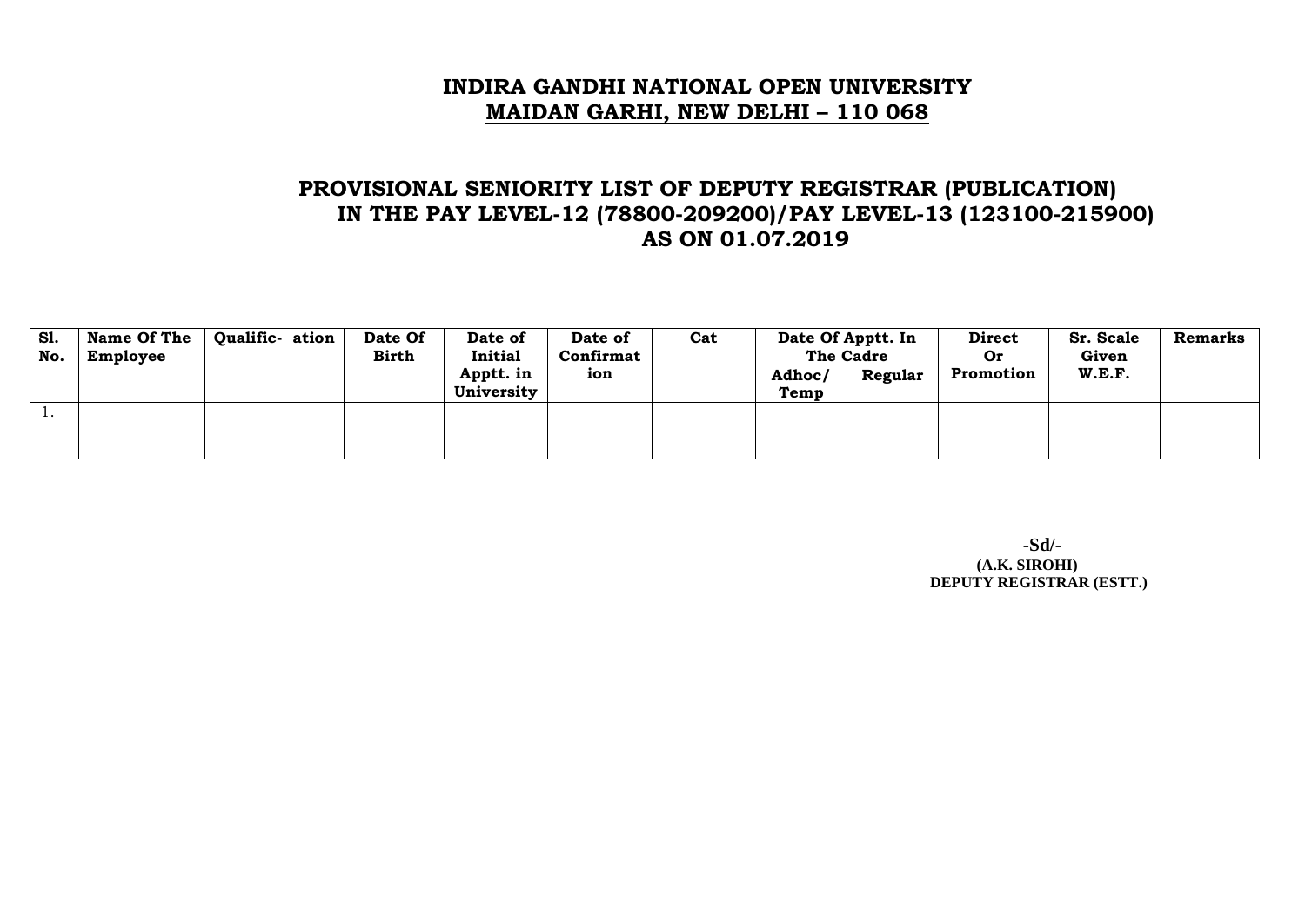### **PROVISIONAL SENIORITY LIST OF ASSISTANT REGISTRAR (PUBLICATION) IN THE PAY IN THE PAY LEVEL-10 (56100-177500)/PAY LEVEL-11 (67700-208700) AS ON 16.07.2019**

| Sl.<br>${\bf N}$ | Name Of The<br><b>Employee</b> | Qualification                                                                                | Date Of<br><b>Birth</b> | Date of<br><b>Initial Apptt.</b> | Date of<br>Confir- | Category   |                | Date Of Apptt. In The<br>Cadre | <b>Direct</b><br><b>Or Promotion</b> | <b>Sr. Scale</b><br>Given W.E.F. | <b>Remarks</b> |
|------------------|--------------------------------|----------------------------------------------------------------------------------------------|-------------------------|----------------------------------|--------------------|------------|----------------|--------------------------------|--------------------------------------|----------------------------------|----------------|
| 0.               |                                |                                                                                              |                         | in University                    | mation             |            | Adhoc/<br>Temp | <b>Regular</b>                 |                                      |                                  |                |
|                  | Sh S S<br>Venkatachalam        | MA, Dip in Printing<br>Tech.                                                                 | 04.10.61                | 30.03.89                         | 30.03.90           | <b>GEN</b> | $---$          | 31.08.2007                     | P                                    | 10000-15200<br>w.e.f. 30.03.05   |                |
| 2.               | Sh. Rajiv Girdhar              | B.A., Dip. in (Book<br>Publishing $-$<br>Production), Post<br>Graduate in<br>Journalism      | 29.06.66                | 30.09.94                         | 30.09.95           | <b>GEN</b> | $---$          | 05.10.11                       | $\mathbf{P}$                         | GP Rs.6600/-<br>w.e.f.30.09.06   |                |
| 3.               | Sh. Arvind Kumar               | B.A., PGDBP, Dip. in<br>Printing Technology,<br>Addl. Dip. In<br><b>Lithography Printing</b> | 15.06.60                | 17.04.95                         | 17.04.96           | <b>GEN</b> | $---$          | 05.10.11                       | $\mathbf{P}$                         | GP Rs.6600/-<br>w.e.f.17.04.07   |                |
| 4.               | Sh. Yadunath<br>Sharma         | B.Sc, PG Dip. in<br><b>Book Publishing</b>                                                   | 20.10.61                | 27.10.89                         | 26.10.90           | <b>GEN</b> | 11.01.13       | 31.10.15                       | $\mathbf{P}$                         | GP Rs.6600/-<br>w.e.f.27.06.09   |                |
| 5.               | Sh. Sunil Kumar                | B.Sc, PG Dip. in<br><b>Book Publishing</b>                                                   | 05.08.61                | 27.08.90                         | 27.08.91           | <b>GEN</b> | 11.01.13       | 02.01.17                       | P                                    | GP Rs.6600/-<br>w.e.f. 19.05.10  |                |
| 6.               | Sh. Tilak Raj                  | B.A, PG Diploma in<br><b>Book Publishing</b>                                                 | 07.02.67                | 31.03.95                         | 30.03.96           | <b>SC</b>  | 23.11.16       | 30.09.17<br>(A/N)              | P                                    | GP Rs.6600/-<br>w.e.f. 04.08.12  |                |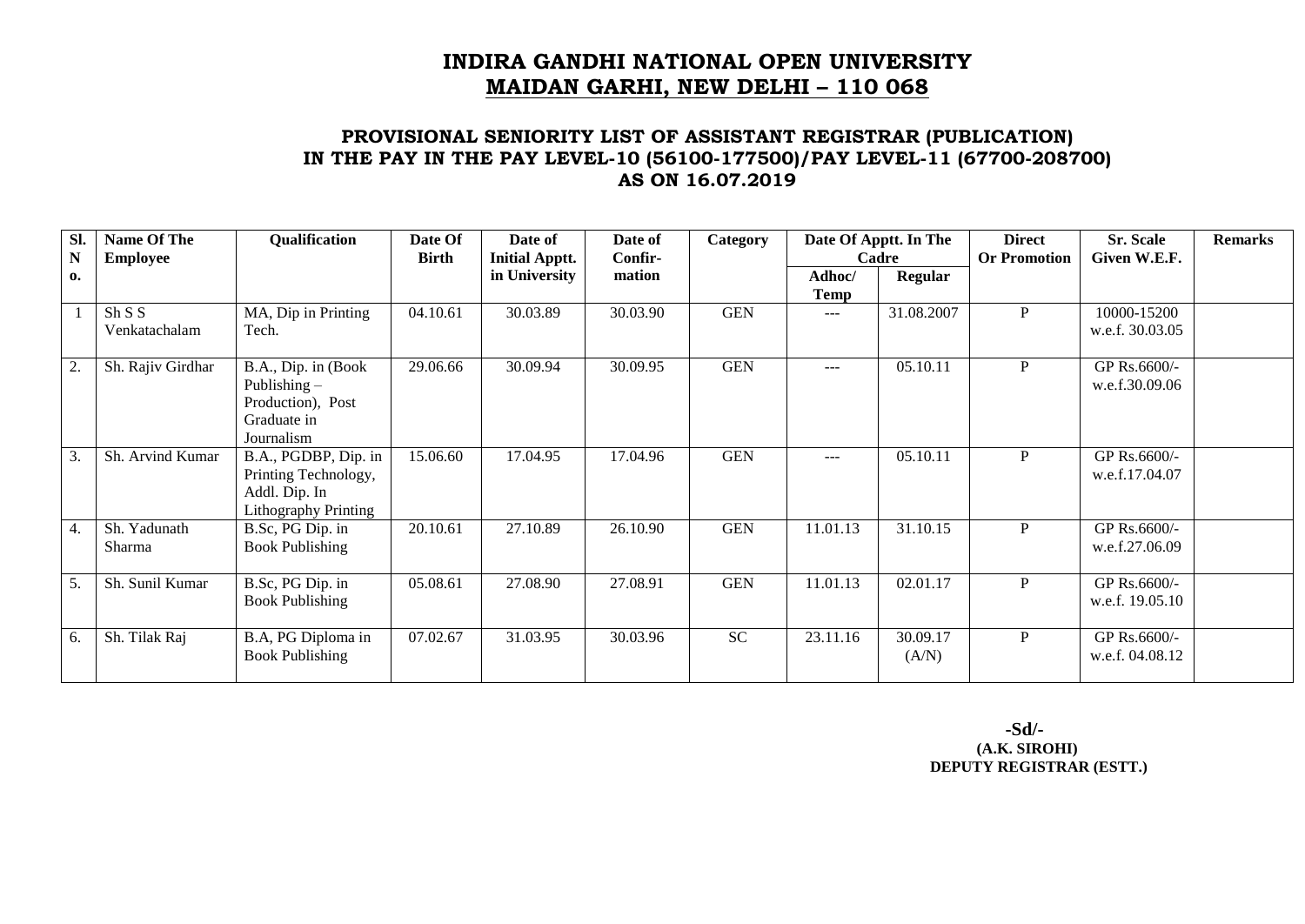### **PROVISIONAL SENIORITY LIST OF MAINTENANCE ENGINEER (EMPC) IN PAY LEVEL PAY LEVEL-12 (78800-209200) AS ON 01.07.2019**

| <b>S1.</b><br>No. | Name Of The<br>Employee | Qualification                                                                                                      | Date Of<br><b>Birth</b> | Date of<br>Initial      | Date Of Apptt. In<br>Cat<br>Date of<br>The Cadre<br>Confirm- |            |                | <b>Direct</b><br>Or | <b>Remarks</b> |  |
|-------------------|-------------------------|--------------------------------------------------------------------------------------------------------------------|-------------------------|-------------------------|--------------------------------------------------------------|------------|----------------|---------------------|----------------|--|
|                   |                         |                                                                                                                    |                         | Apptt. in<br>University | ation                                                        |            | Adhoc/<br>Temp | Regular             | Promotion      |  |
|                   | Ms. Azra Arshad         | Diploma in Electronics Engg.                                                                                       | 28.07.62                | 25.03.87                | 25.03.88                                                     | <b>GEN</b> |                | 11.01.13            |                |  |
| 2.                | Ms. Neena Jain          | $10th$ , 3 years Dip. In Electronic<br>Engg Polytechnic, Degree course<br>in Engg AMIE from the Instt. Of<br>Engg. | 05.04.66                | 16.04.87                | 16.04.88                                                     | <b>GEN</b> |                | 09.12.13            |                |  |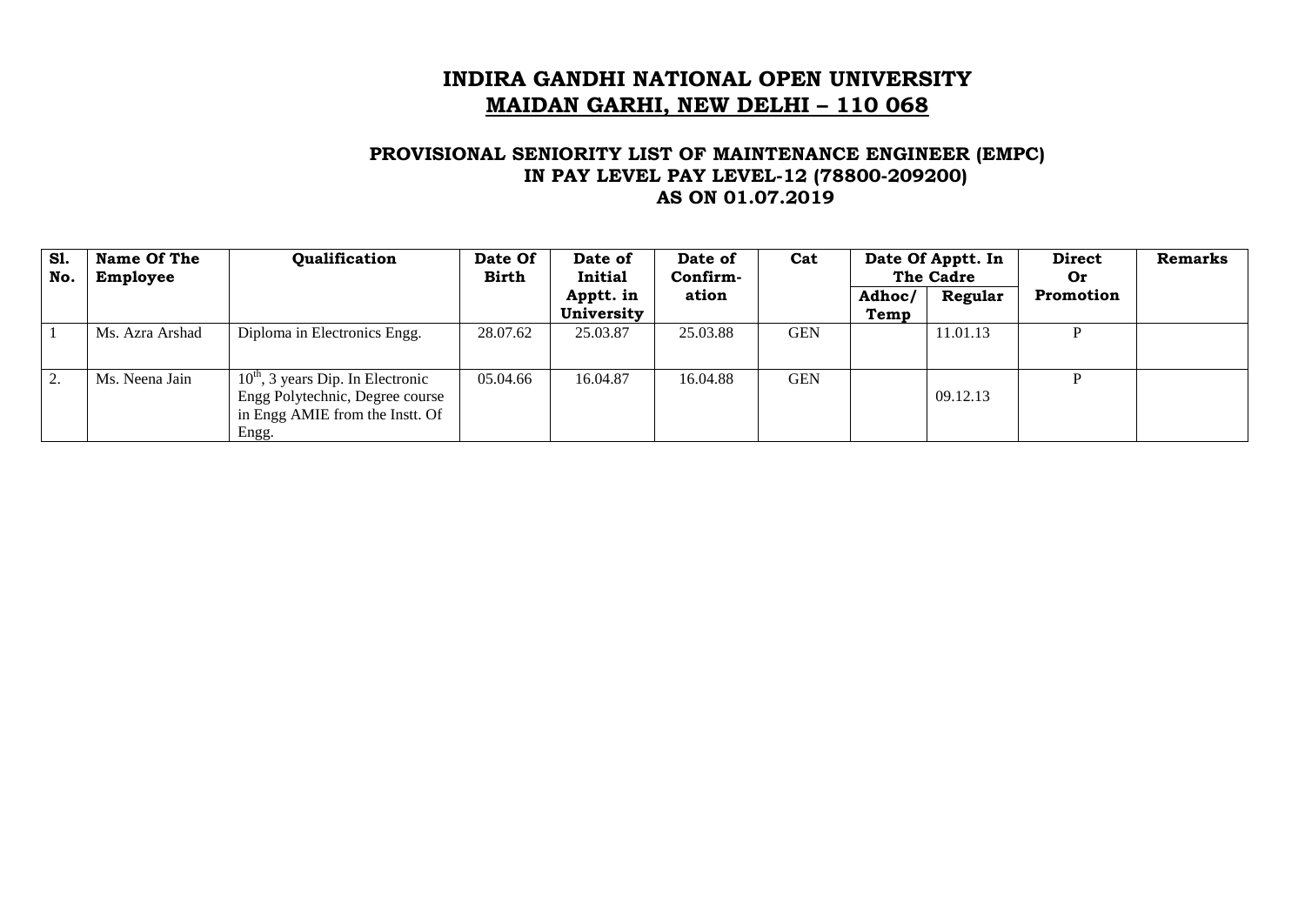### **PROVISIONAL SENIORITY LIST OF ENGINEER-IN-CHARGE IN THE PAY LEVEL-13 (123100-215900) AS ON 01.07.2019**

| <b>S1.</b><br>No. | Name Of The<br>Employee | Qualific-<br>ation | Date Of<br>Birth | Date of<br>Initial | Date of<br>Confirmat | Cat | Date Of Apptt. In<br>The Cadre |          | <b>Direct</b><br>Or | Sr. Scale Given<br>W.E.F. | <b>Remarks</b> |
|-------------------|-------------------------|--------------------|------------------|--------------------|----------------------|-----|--------------------------------|----------|---------------------|---------------------------|----------------|
|                   |                         |                    |                  | Apptt. in          | ion                  |     | Adhoc/                         | Regular  | <b>Promot-</b>      |                           |                |
|                   |                         |                    |                  | University         |                      |     | Temp                           |          | ion                 |                           |                |
| $\overline{1}$ .  | <b>SH. VINOD</b>        | B.Sc.,             | 28.02.60         | 08.12.86           | 08.12.87             | Gen |                                | 11.08.03 | P                   | PB-IV Rs.37400-           |                |
|                   | <b>MAGO</b>             | Graduate           |                  |                    |                      |     |                                |          |                     | $67000 + GP 8700$         |                |
|                   |                         | (IETE)             |                  |                    |                      |     |                                |          |                     | w.e.f. 11.08.08           |                |
| 2.                | SH. SVS                 | Graduate,          | 12.08.64         | 05.09.88           | 05.09.89             | Gen |                                | 04.07.03 | P                   |                           |                |
|                   | <b>PRASHANT</b>         | <b>IETE</b>        |                  |                    |                      |     |                                |          |                     | PB-IV Rs.37400-           |                |
|                   |                         |                    |                  |                    |                      |     |                                |          |                     | $67000 + GP 8700$         |                |
|                   |                         |                    |                  |                    |                      |     |                                |          |                     | w.e.f. 04.07.08           |                |
| $\overline{3}$ .  | <b>SH. RAKESH</b>       | B.Sc., M.Sc.       | 09.12.59         | 01.09.88           | 05.09.89             | Gen |                                | 04.07.03 | P                   |                           |                |
|                   | <b>CHAND</b>            | (Physics)          |                  |                    |                      |     |                                |          |                     | -do-                      |                |
|                   | <b>SHARMA</b>           |                    |                  |                    |                      |     |                                |          |                     |                           |                |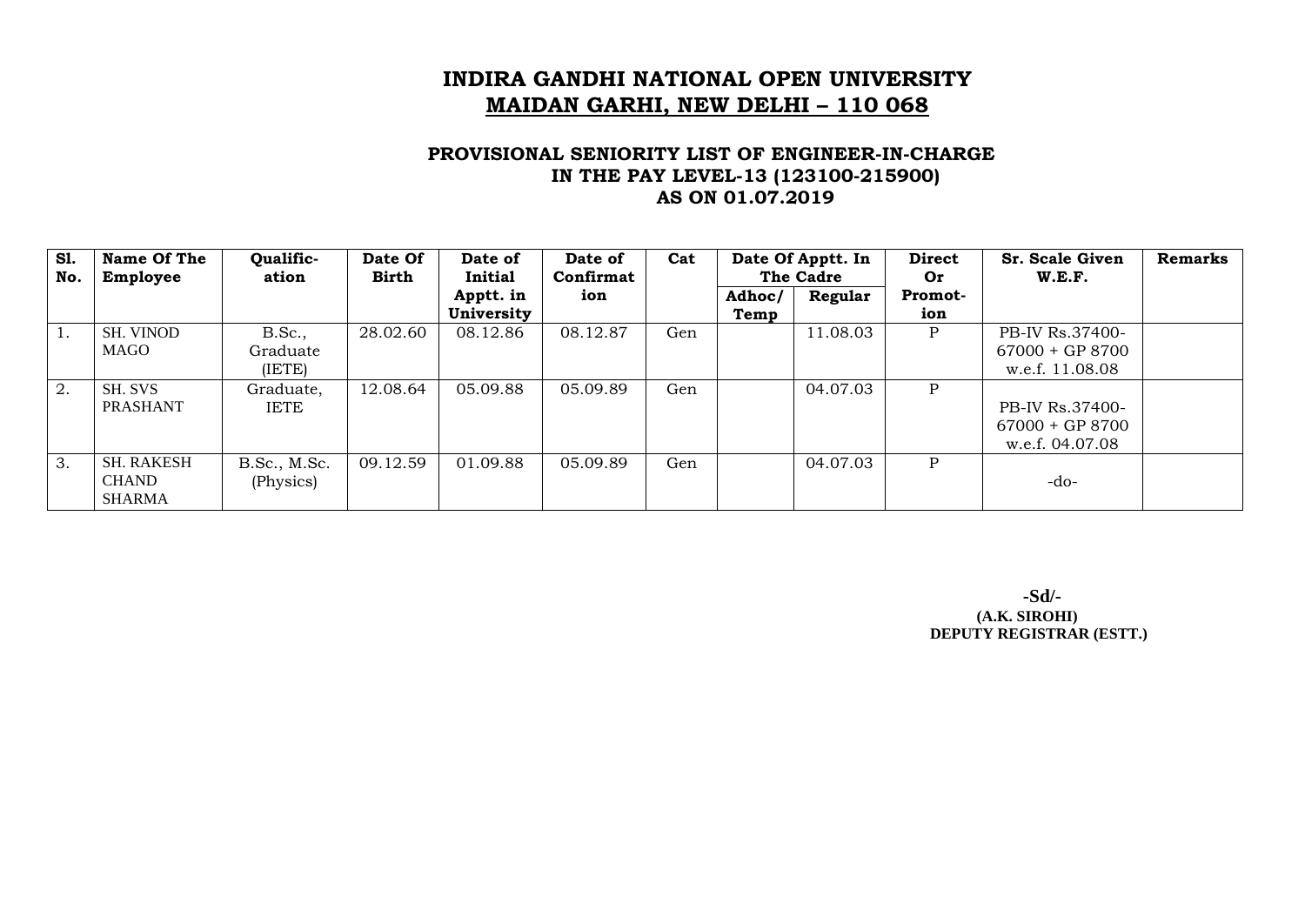### **PROVISIONAL SENIORITY LIST OF ASSISTANT ENGINEER (EMPC) IN PAY PAY LEVEL-10 (56100-177500)/PAY LEVEL-11 (67700-208700) AS ON 01.07.2019**

| <b>S1.</b><br>No. | Name Of The<br>Employee   | Qualification                                                                 | Date Of<br><b>Birth</b> | Date of<br>Initial      | Date of<br>Confirmat | Cat       | Date Of Apptt. In<br>The Cadre |          | <b>Direct</b><br>Or Promot- | <b>Remarks</b>                                 |
|-------------------|---------------------------|-------------------------------------------------------------------------------|-------------------------|-------------------------|----------------------|-----------|--------------------------------|----------|-----------------------------|------------------------------------------------|
|                   |                           |                                                                               |                         | Apptt. in<br>University | ion                  |           | Adhoc/<br>Temp                 | Regular  | ion                         |                                                |
| 1.                | Sh Shyam Bihari<br>Saxena | Intermediate, Dip. In Electronics<br>Engineering                              | 30.11.63                | 21.08.87                | 21.08.88             | Gen       |                                | 06.10.03 | P                           | Sr. Scale of<br>GP $6600$ /-<br>w.e.f. 6.10.11 |
| 2.                | Sh Shamim<br>Ahmed Khan   | Intermediate, Dip. In Electronics<br>Engineering                              | 07.07.60                | 26.02.88                | 26.02.89             | Gen       |                                | 06.10.03 | P                           | $-do-$                                         |
| $\overline{3}$ .  | Sh Jagbir Singh           | BA, National Trade Certificate<br>from ITI, Dip. In Mechanical<br>Engineering | 06.03.61                | 23.02.88                | 23.02.89             | <b>SC</b> |                                | 06.10.03 | P                           | $-do-$                                         |
| 4.                | Sh Ram Naresh             | <b>B.E</b> (Electronics)                                                      | 05.05.72                | 29.11.07                | 29.11.08             | Gen       |                                | 29.11.07 | D                           |                                                |
| 5.                | Sh Ashish<br>Vijaywergiya | B.E. (Electronics),<br>M.Tech(Electronics)                                    | 03.08.78                | 15.10.07                | 15.10.08             | Gen       |                                | 15.10.07 | D                           |                                                |
| 6.                | <b>Sh Rakesh Chauhan</b>  | B.E (Electronics & Comm)                                                      | 19.06.70                | 30.11.07                | 30.11.08             | <b>SC</b> |                                | 30.11.07 | D                           |                                                |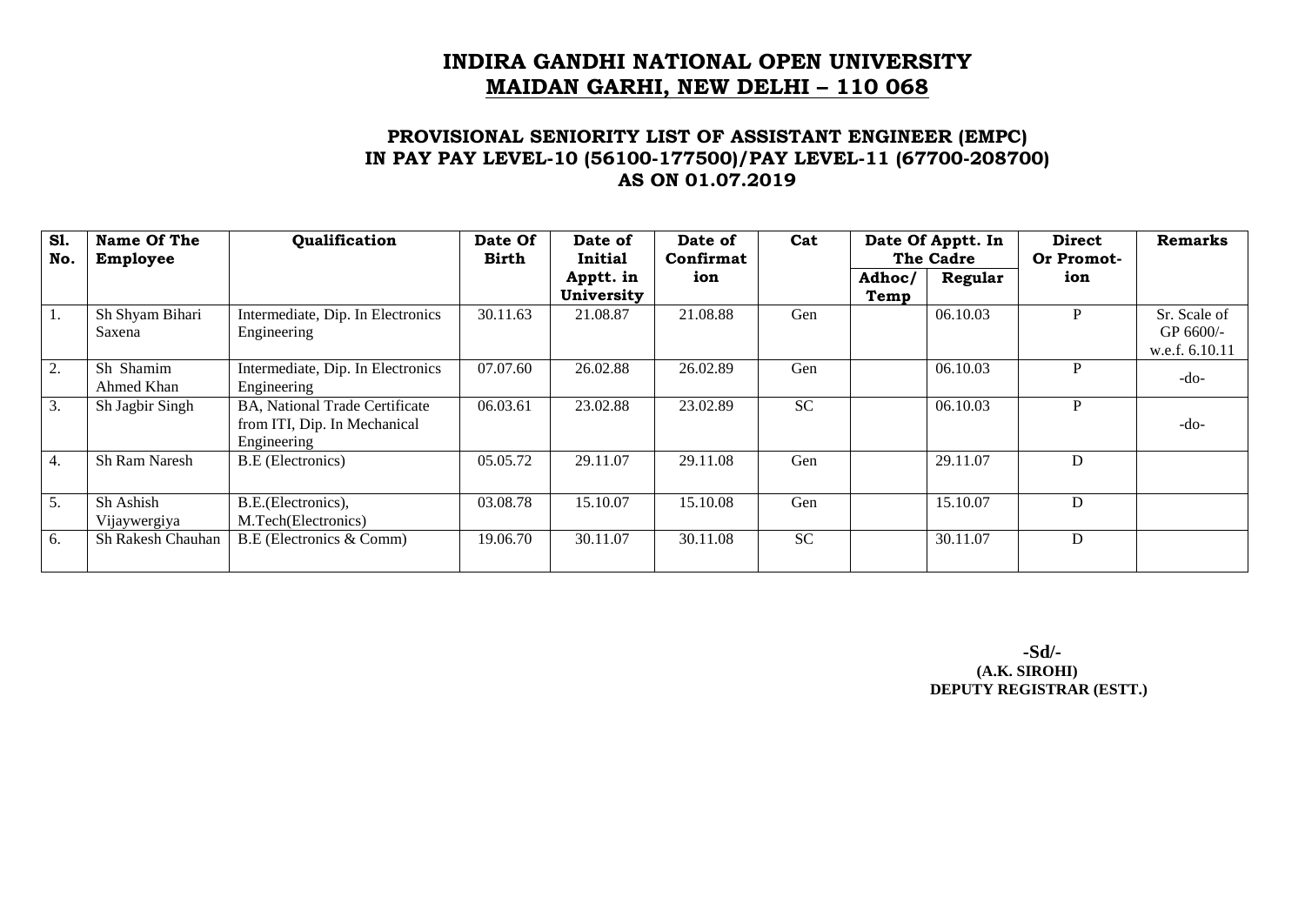### **PROVISIONAL SENIORITY LIST OF VIDEO EXECUTIVE IN THE PAY LEVEL-12 (78800-209200)/PAY LEVEL-13 (123100-215900) AS ON 01.07.2019**

| <b>S1.</b> | Name Of The          | Qualific-     | Date Of      | Date of        | Date of   | Cat        |        | Date Of Apptt. In | <b>Direct</b> | Sr. Scale       | <b>Remarks</b> |
|------------|----------------------|---------------|--------------|----------------|-----------|------------|--------|-------------------|---------------|-----------------|----------------|
| No.        | <b>Employee</b>      | ation         | <b>Birth</b> | <b>Initial</b> | Confirmat |            |        | The Cadre         | Or            | Given W.E.F.    |                |
|            |                      |               |              | Apptt. in      | ion       |            | Adhoc/ | Regular           | Promotion     |                 |                |
|            |                      |               |              | University     |           |            | Temp   |                   |               |                 |                |
| 1.         | <b>SH. R. SEKHAR</b> | Dip. In Film  | 01.05.65     | 20.05.88       | 20.05.89  | <b>GEN</b> |        | 05.10.11          | $\mathbf{P}$  | PB-IV 37400-    |                |
|            |                      | Technology,   |              |                |           |            |        |                   |               | $67000 + GP$    |                |
|            |                      | PGDDE         |              |                |           |            |        |                   |               | $8700/-$ w.e.f. |                |
|            |                      |               |              |                |           |            |        |                   |               | 05.10.2016      |                |
|            |                      |               |              |                |           |            |        |                   |               |                 |                |
| 2.         | <b>SH HIRDESH</b>    | B.Sc., MA     | 05.12.66     | 18.05.93       | 18.05.94  | <b>GEN</b> |        | 05.10.11          | $\mathbf{P}$  | PB-IV 37400-    |                |
|            | <b>SRIVASTAVA</b>    | (Sociology),  |              |                |           |            |        |                   |               | $67000 + GP$    |                |
|            |                      | PG DIpl. In   |              |                |           |            |        |                   |               | $8700/-$ w.e.f. |                |
|            |                      | Mass Comm.,   |              |                |           |            |        |                   |               | 05.10.2016      |                |
|            |                      | Dip. In Video |              |                |           |            |        |                   |               |                 |                |
|            |                      | Production    |              |                |           |            |        |                   |               |                 |                |
| 3.         | <b>SH MRIDUL</b>     | BA, HSSLC,    | 01.03.68     | 12.04.93       | 12.04.94  | <b>SC</b>  |        | 11.01.13          | $\mathbf{P}$  |                 |                |
|            | <b>MAZUMDAR</b>      | Dip. In Film  |              |                |           |            |        |                   |               |                 |                |
|            |                      | Tech., TDC    |              |                |           |            |        |                   |               |                 |                |
|            |                      | (Arts)        |              |                |           |            |        |                   |               |                 |                |
| 4.         | M. RIZWAN            | B.F.A, Master | 01.07.71     | 01.10.03       | 18.09.07  | <b>GEN</b> |        | 23.11.16          | $\mathbf{P}$  |                 |                |
|            | <b>HASEEM</b>        | in Mass       |              |                |           |            |        |                   |               |                 |                |
|            |                      | Communicati   |              |                |           |            |        |                   |               |                 |                |
|            |                      | on in Graphic |              |                |           |            |        |                   |               |                 |                |
|            |                      | Designing     |              |                |           |            |        |                   |               |                 |                |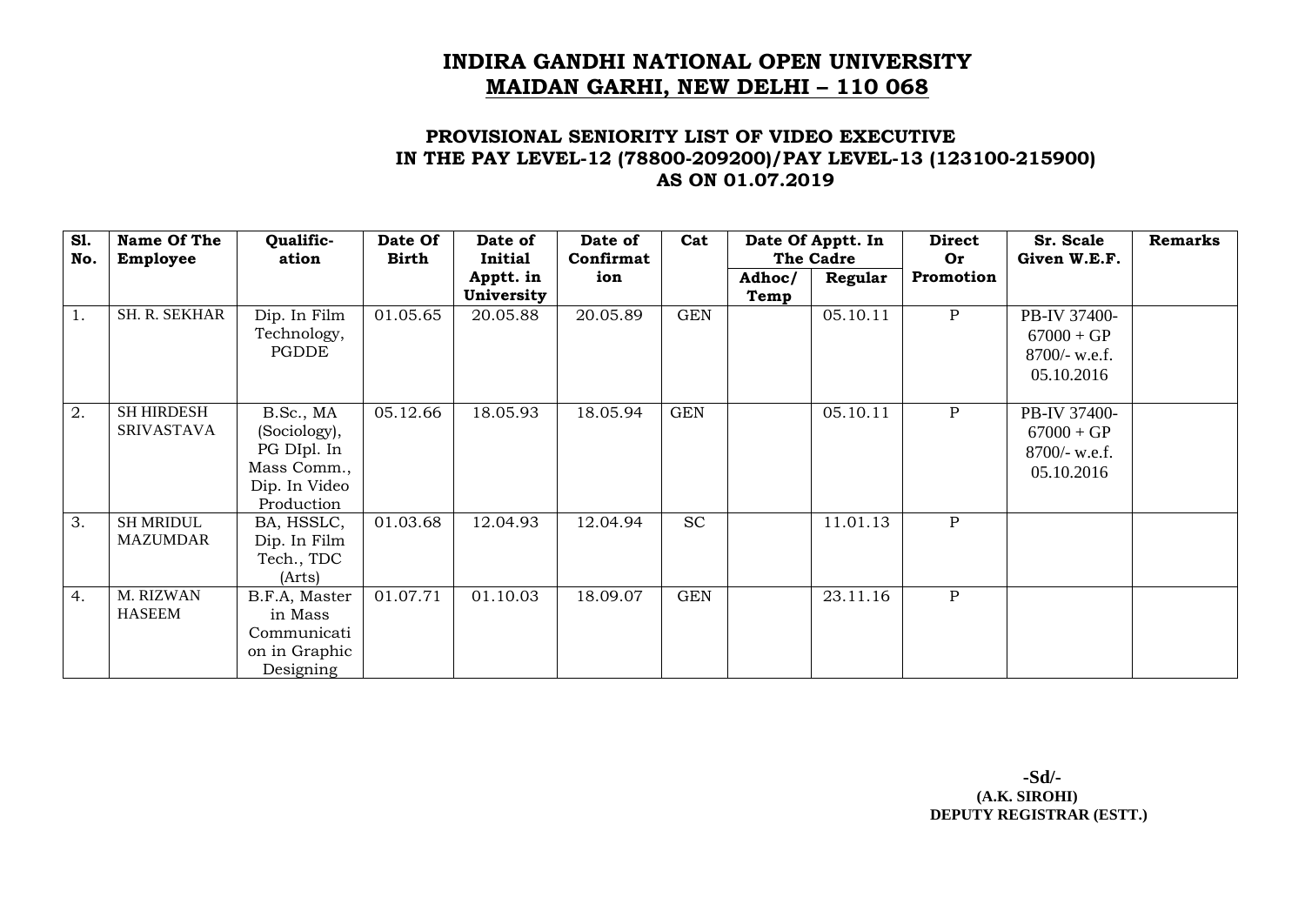### **PROVISIONAL SENIORITY LIST OF DEPUTY DIRECTOR (GRAPHICS) IN THE PAY LEVEL-13 (123100-215900) AS ON 01.07.2019**

| <b>S1.</b><br>No. | <b>Name Of The</b><br>Employee | Qualific-<br>ation           | Date Of<br><b>Birth</b> | Date of<br>Initial      | Date of<br>Confirmat | Cat | Date Of Apptt. In<br>The Cadre |          | <b>Direct</b><br>Or | <b>Sr. Scale Given</b><br>W.E.F.                         | <b>Remarks</b> |
|-------------------|--------------------------------|------------------------------|-------------------------|-------------------------|----------------------|-----|--------------------------------|----------|---------------------|----------------------------------------------------------|----------------|
|                   |                                |                              |                         | Apptt. in<br>University | ion                  |     | Adhoc/<br>Temp                 | Regular  | Promotion           |                                                          |                |
|                   | Sh K<br>Vishwanathan           | Post Diploma<br>in Fine Arts | 14.05.64                | 14.06.1988              | 14.06.89             | GEN |                                | 05.10.11 | D                   | PB-IV 37400-<br>$67000 + GP 8700/-$<br>w.e.f. 05.10.2016 |                |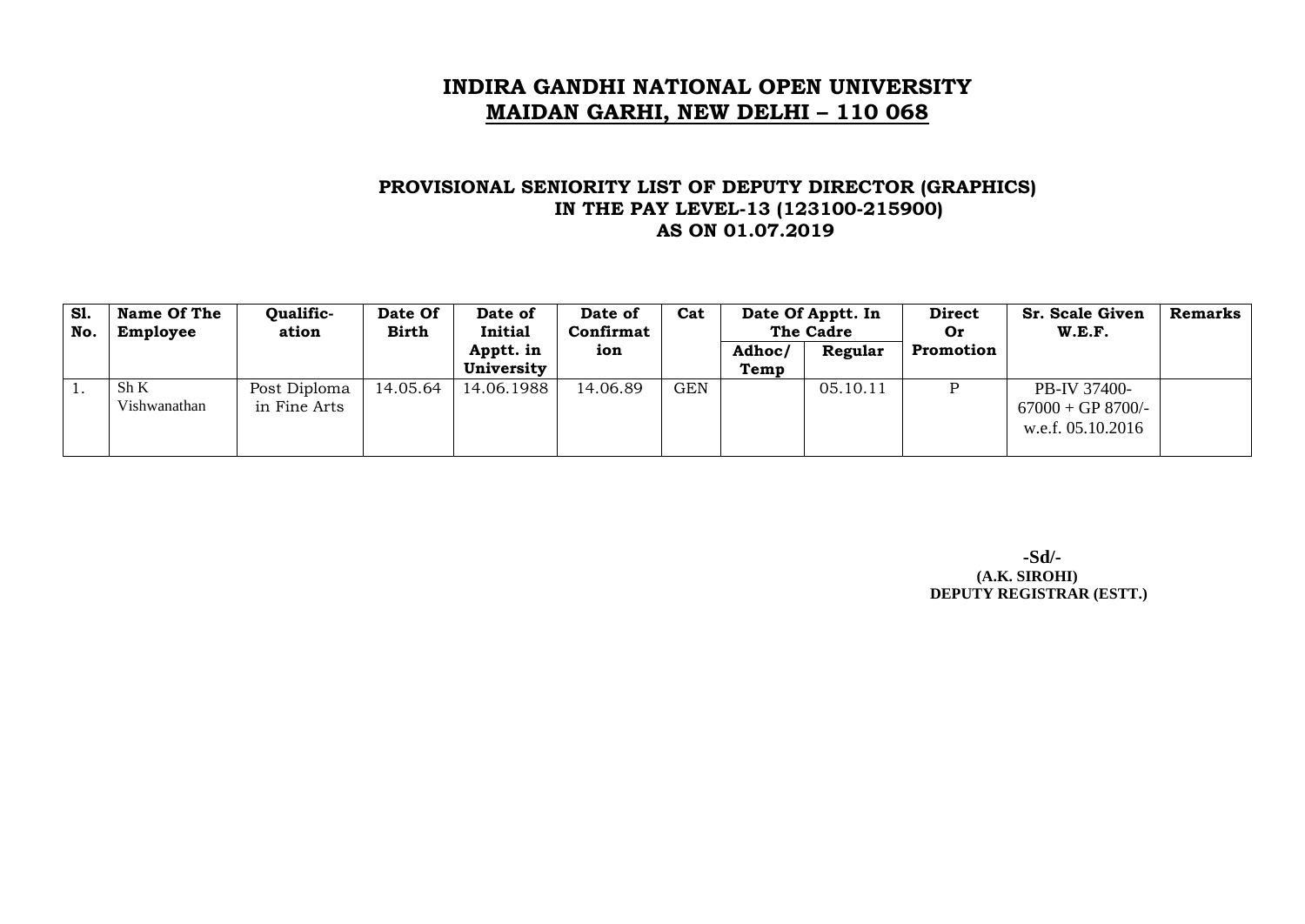### **PROVISIONAL SENIORITY LIST OF DEPUTY REGISTRAR (LEGAL) IN THE PAY BAND-IV OF RS.37400-67000 + GRADE PAY RS. 8700/- AS ON 01.05.2018**

| <b>S1.</b><br>No. | Name Of The<br>Employee | <b>Quali-</b><br>fication | Date Of<br><b>Birth</b> | Date of<br><b>Initial</b> | Date of<br>Confir- | Cat | Date Of Apptt. In<br>The Cadre |         | <b>Direct</b><br><b>Or</b> | Sr. Scale<br>Given | <b>Remarks</b> |
|-------------------|-------------------------|---------------------------|-------------------------|---------------------------|--------------------|-----|--------------------------------|---------|----------------------------|--------------------|----------------|
|                   |                         |                           |                         | Apptt. In<br>University   | mation             |     | Adhoc/<br>Temp                 | Regular | Promotion                  | W.E.F.             |                |
| ι.                |                         |                           |                         |                           |                    |     |                                |         |                            |                    |                |
|                   |                         |                           |                         |                           |                    |     |                                |         |                            |                    |                |